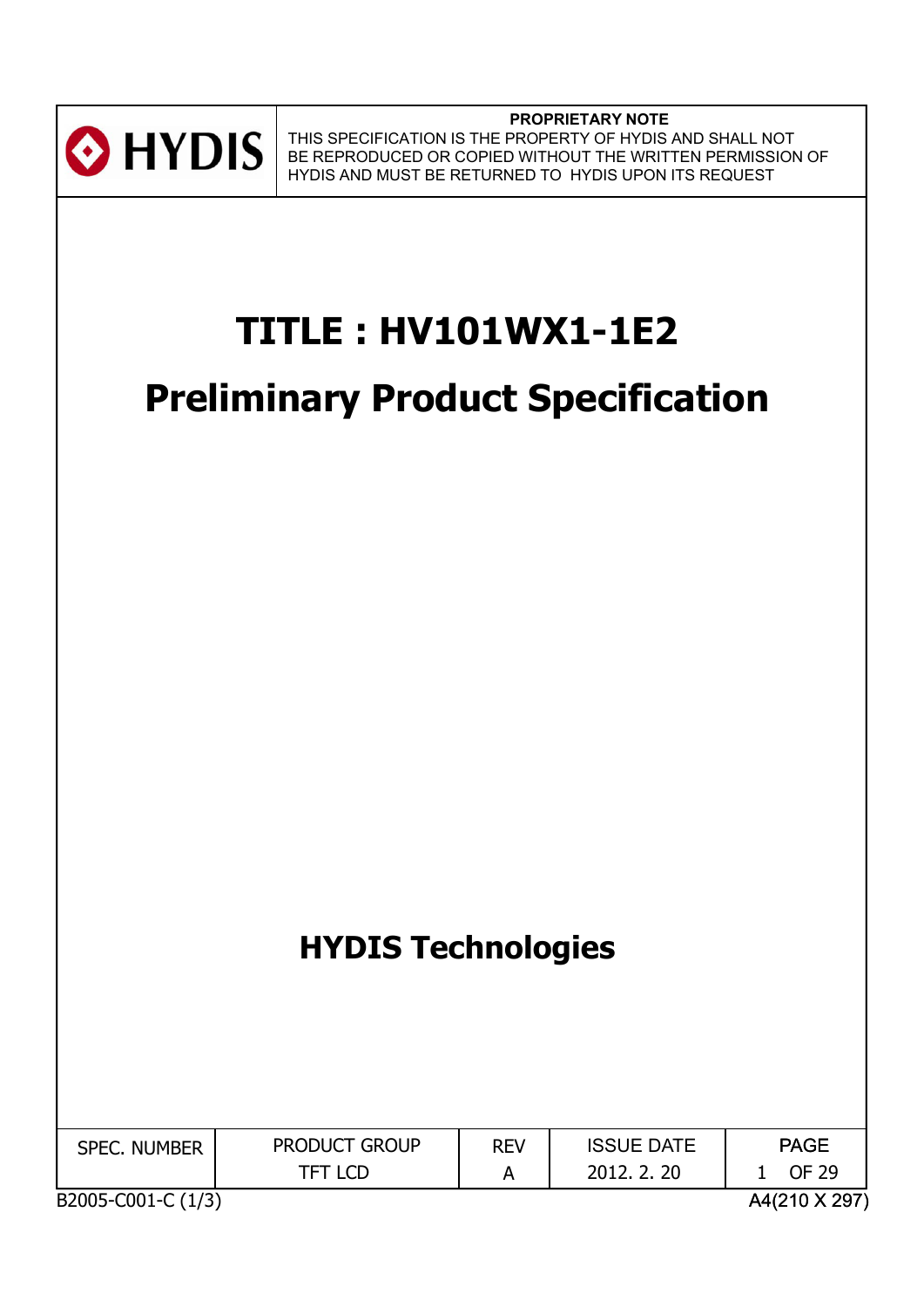|      | HYDIS <sup>®</sup>                                                                  |  | PRODUCT GROUP                                              |  | <b>REV</b>  | <b>ISSUE DATE</b> |  |  |
|------|-------------------------------------------------------------------------------------|--|------------------------------------------------------------|--|-------------|-------------------|--|--|
|      |                                                                                     |  | TFT LCD PRODUCT                                            |  | A           | 2012. 2. 20       |  |  |
|      |                                                                                     |  | <b>REVISION HISTORY</b>                                    |  |             |                   |  |  |
| REV. | ECN NO.                                                                             |  | <b>DESCRIPTION OF CHANGES</b>                              |  | <b>DATE</b> | <b>PREPARED</b>   |  |  |
| 0    | $\overline{\phantom{a}}$                                                            |  | Initial Release                                            |  | 2012. 2. 8  | H.S. LEE          |  |  |
| A    | $\overline{\phantom{a}}$                                                            |  | • Wx (0.313) Wy (0.329)<br>$\rightarrow$ Wx (TBD) Wy (TBD) |  | 2012. 2. 20 | H.S.LEE           |  |  |
|      |                                                                                     |  |                                                            |  |             |                   |  |  |
|      |                                                                                     |  |                                                            |  |             |                   |  |  |
|      |                                                                                     |  |                                                            |  |             |                   |  |  |
|      |                                                                                     |  |                                                            |  |             |                   |  |  |
|      |                                                                                     |  |                                                            |  |             |                   |  |  |
|      |                                                                                     |  |                                                            |  |             |                   |  |  |
|      |                                                                                     |  |                                                            |  |             |                   |  |  |
|      |                                                                                     |  |                                                            |  |             |                   |  |  |
|      | <b>SPEC TITLE</b><br>SPEC. NUMBER<br>HV101WX1-1E2 Preliminary Product Specification |  |                                                            |  |             |                   |  |  |
|      | A4(210 X 297)<br>B2005-C001-D (2/3)                                                 |  |                                                            |  |             |                   |  |  |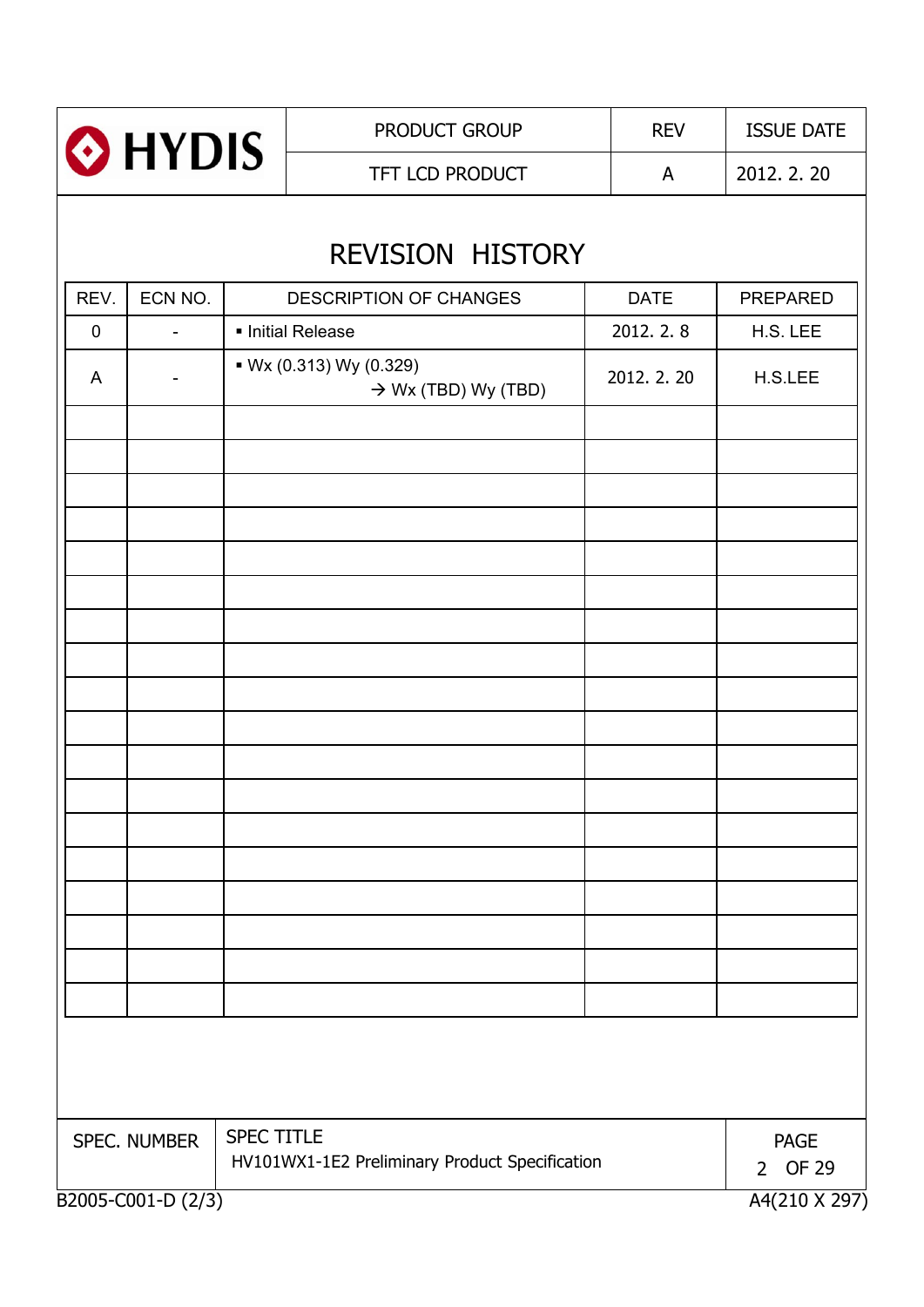

PRODUCT GROUP REV ISSUE DATE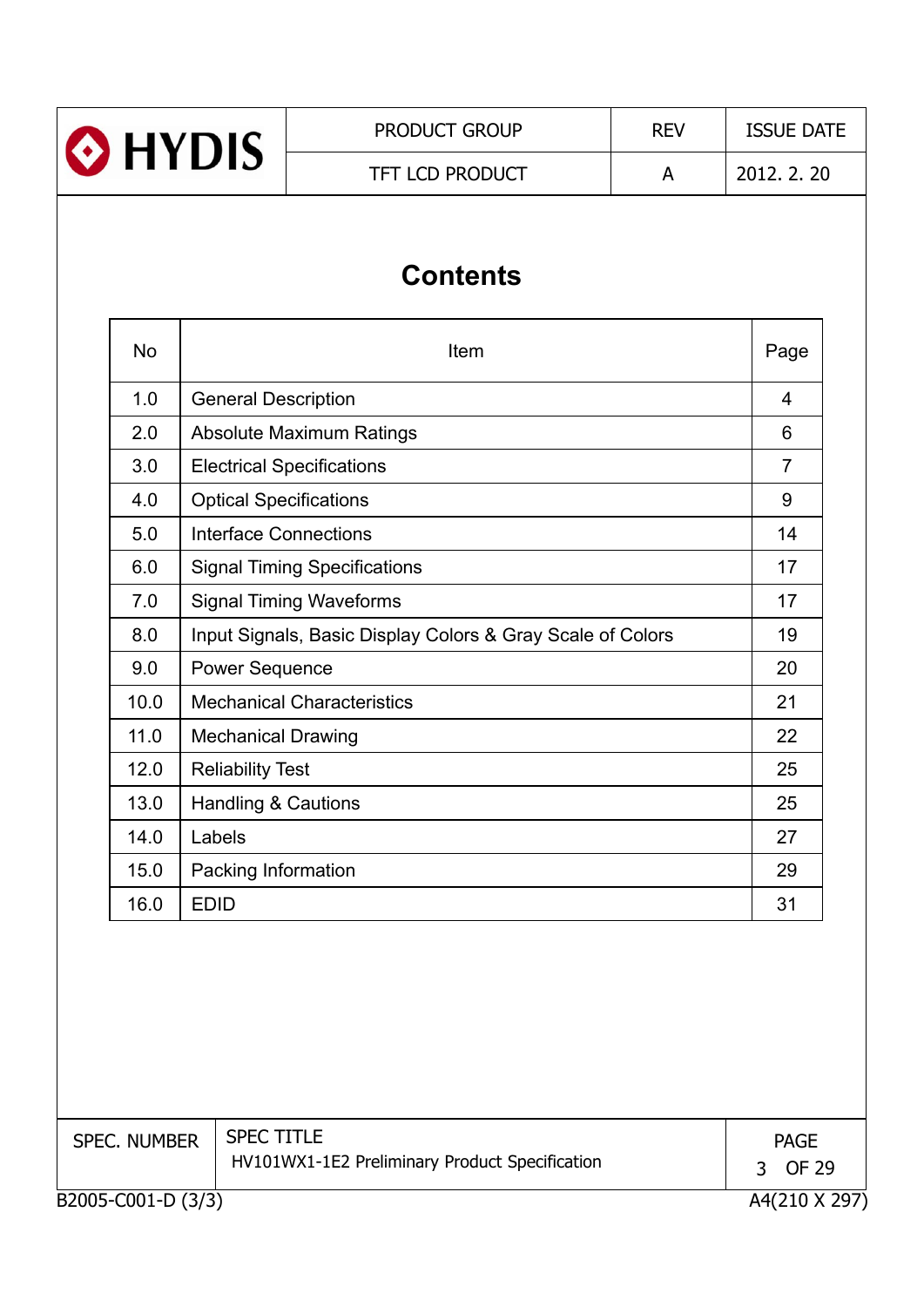| <b>O</b> HYDIS | <b>PRODUCT GROUP</b>   | <b>REV</b> | <b>ISSUE DATE</b> |
|----------------|------------------------|------------|-------------------|
|                | <b>TFT LCD PRODUCT</b> |            | 2012. 2. 20       |

# **1.0 GENERAL DESCRIPTION**

#### **1.1 Introduction**

HV101WX1-1E2 is a color active matrix TFT LCD module using amorphous silicon TFT's (Thin Film Transistors) as an active switching devices. This module has a 10.1 inch diagonally measured active area with WXGA resolutions (1280 horizontal by 800 vertical pixel array). Each pixel is divided into RED, GREEN, BLUE dots which are arranged in vertical Stripe and this module can display 16,777,216 colors. The TFT-LCD panel used for this module is a low reflection and higher color type.

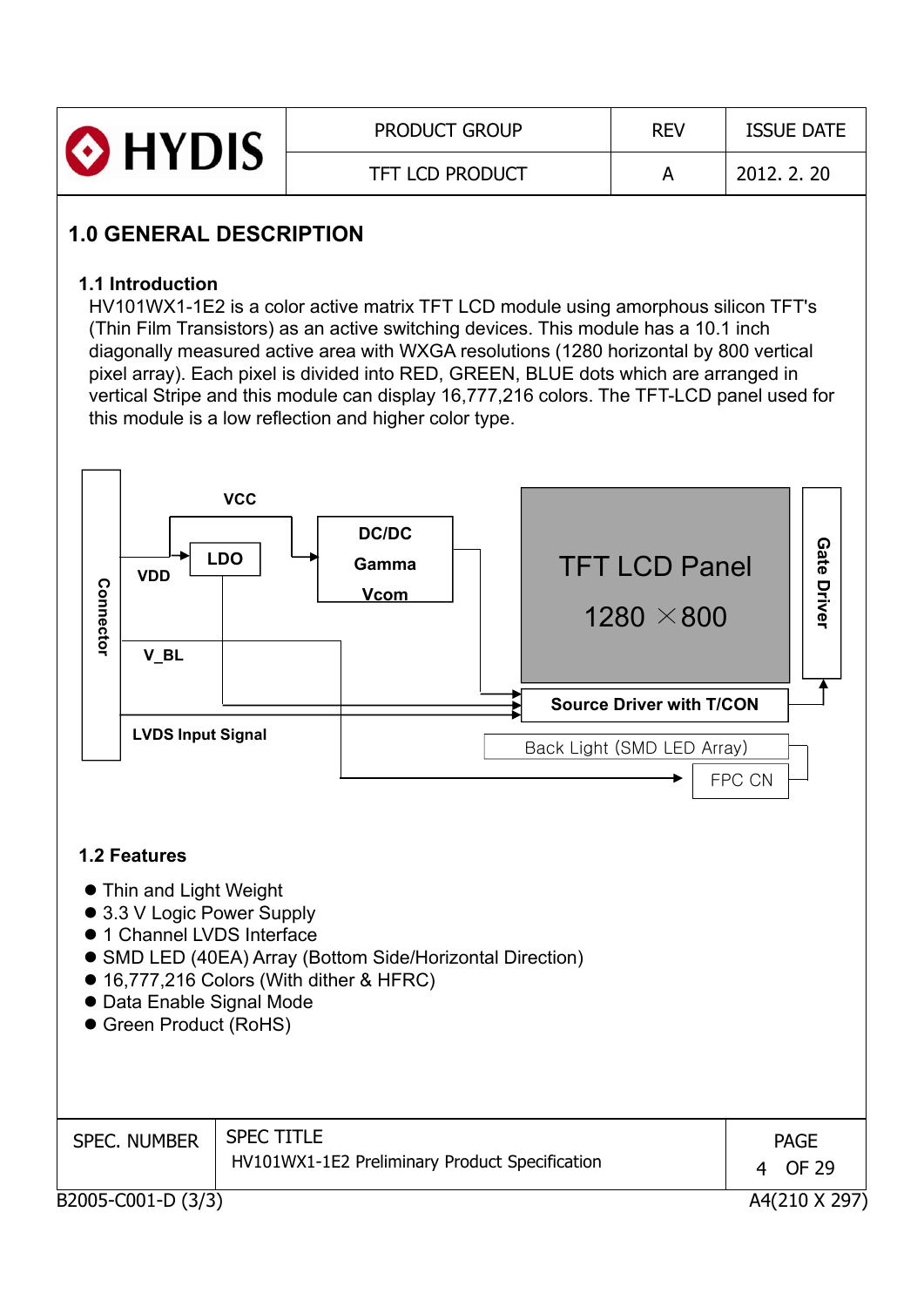| HYDIS | <b>PRODUCT GROUP</b>   | <b>REV</b> | <b>ISSUE DATE</b> |
|-------|------------------------|------------|-------------------|
|       | <b>TFT LCD PRODUCT</b> |            | 2012, 2, 20       |

# **1.3 General Specifications**

| <b>Parameter</b>  | <b>Specification</b>                                      | <b>Unit</b> | <b>Remarks</b> |
|-------------------|-----------------------------------------------------------|-------------|----------------|
| Active area       | 216.96(H) $\times$ 135.60(V)                              | mm          |                |
| Number of pixels  | $1280(H) \times 800(V)$                                   | pixels      |                |
| Pixel pitch       | $0.1695(H) \times 0.1695(V)$                              | mm          |                |
| Pixel arrangement | <b>RGB Vertical Stripe</b>                                |             |                |
| Display colors    | 16,777,216                                                | colors      |                |
| Display mode      | <b>Normally Black</b>                                     |             |                |
| Outline dimension | 228.21±0.3(H) $\times$ 148.86±0.3(V) $\times$ 2.39±0.3(D) | mm          | Note 1         |
| Weight            | 130(Typ.) 140(Max)                                        | g           |                |
| Back-light        | SMD LED (40EA) Array                                      |             |                |
| Surface treatment | AG22%                                                     |             |                |

Note 1 : At LED side (PCB Side: 4.55Max)

| <b>SPEC. NUMBER</b> | <b>SPEC TITLE</b><br>HV101WX1-1E2 Preliminary Product Specification | <b>PAGE</b><br>5 OF 29 |
|---------------------|---------------------------------------------------------------------|------------------------|
| B2005-C001-D (3/3)  |                                                                     | A4(210 X 297           |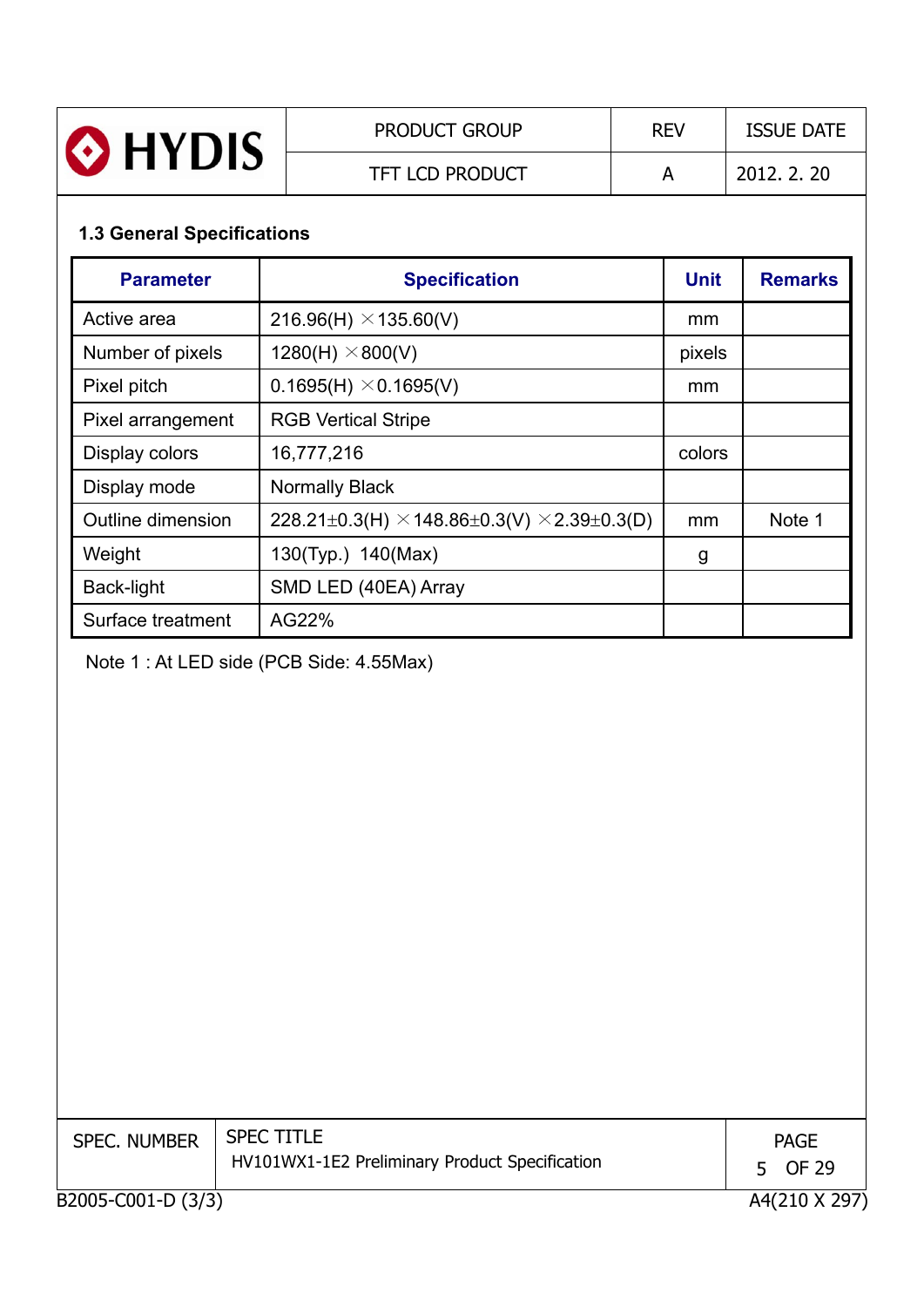| <b>O</b> HYDIS | <b>PRODUCT GROUP</b>   | <b>RFV</b> | <b>ISSUE DATE</b> |
|----------------|------------------------|------------|-------------------|
|                | <b>TFT LCD PRODUCT</b> |            | 2012, 2, 20       |

## **2.0 ABSOLUTE MAXIMUM RATINGS**

The followings are maximum values which, if exceed, may cause faulty operation or damage to the unit.

 $Ta=25+/-2°C$ 

| <b>Parameter</b>                       | <b>Symbol</b>              | Min.         | Max.          | <b>Unit</b> | <b>Remarks</b> |
|----------------------------------------|----------------------------|--------------|---------------|-------------|----------------|
| Logic Power Supply Voltage             | $\rm V_{DD}$               | $-0.3$       | 4.0           | V           |                |
| Logic Power Supply Voltage             | $\mathsf{V}_{\mathsf{IN}}$ | $-0.3$       | $V_{DD}$ +0.3 | V           |                |
| <b>Back-light Power Supply Voltage</b> | HV <sub>DD</sub>           | $-0.3$       | 40            | V           |                |
| Back-light LED Current                 | <sup>I</sup> LED           |              | 30            | mA          | Note 1         |
| Back-light LED Reverse Voltage         | $V_R$                      |              | 5             | V           |                |
| <b>Operating Temperature</b>           | $\mathsf{T}_{\mathsf{OP}}$ | $\mathbf{0}$ | $+50$         | °C          |                |
| Storage Temperature                    | $\mathsf{T}_{\mathsf{SP}}$ | $-20$        | $+60$         | °C          | Note 1, Note 2 |

Note 1. Ambient temperature vs allowable forward current are shown in the figure below.

Note 2. Temperature and relative humidity range are shown in the figure below. 95% RH Max.  $(40^{\circ}\text{C} \geq \text{Ta})$ Maximum wet - bulb temperature at 39 $\degree$  or less. ( > 40 $\degree$ ) No condensation.

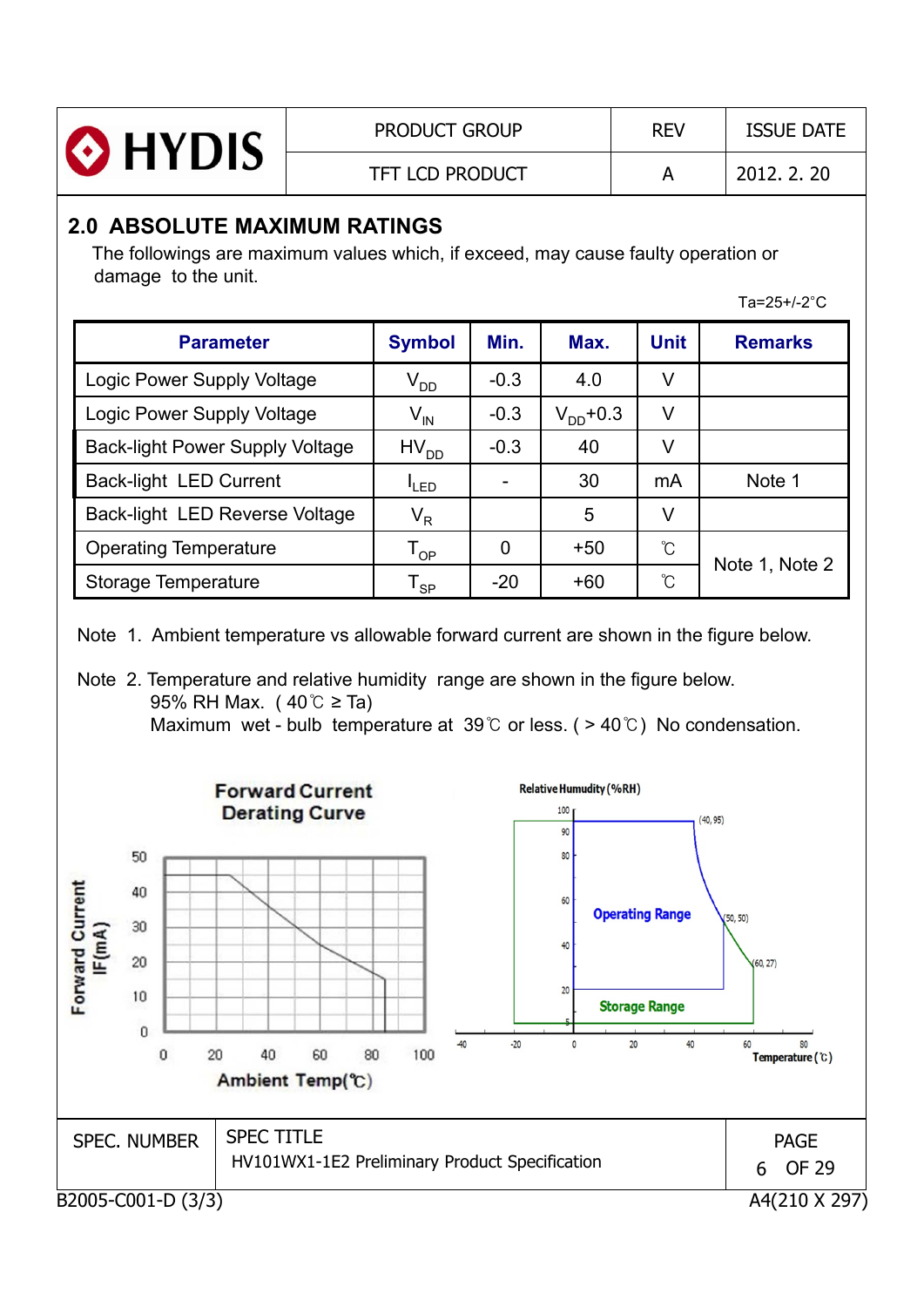

#### PRODUCT GROUP REV ISSUE DATE

TFT LCD PRODUCT A 2012. 2. 20

## **3.0 ELECTRICAL SPECIFICATIONS 3.1 Electrical Specifications**

| <b>Parameter</b>                                                |                                      | Min.   | Typ. | Max.                     | <b>Unit</b> | <b>Remarks</b> |
|-----------------------------------------------------------------|--------------------------------------|--------|------|--------------------------|-------------|----------------|
| Logic Power Supply Voltage                                      | $V_{DD}$                             | 3.0    | 3.3  | 3.6                      | V           | Note 1         |
| Logic Power Supply Current                                      | $I_{DD}$                             |        |      | 283                      | mA          | Note 1         |
| <b>Back-light Power Consumption</b>                             | $P_{BL}$                             |        |      | 2.44                     | W           | Note 2, 3      |
| High Level Differential Input Signal<br>Voltage                 | $V_{\text{IH}}$                      |        | -    | $+100$                   | mV          |                |
| Low Level Differential Input Signal<br>Voltage                  | $V_{IL}$                             | $-100$ |      |                          | mV          |                |
| Back-light LED Voltage /<br>Back-light LED Total Voltage        | $V_{\text{LED}}$<br>/V <sub>bl</sub> |        |      | 3.0<br>/30               | V           | Note 4         |
| Back-light LED Current /<br><b>Back-light LED Total Current</b> | $\frac{1}{\sqrt{2}}$ <sub>BL</sub>   |        |      | 20.3<br>/81.2            | mA          | Note 4         |
| Life Time                                                       |                                      | 12,000 | -    | $\overline{\phantom{a}}$ | <b>Hrs</b>  | Note 6         |
|                                                                 | $P_D$                                |        |      | 0.85                     | W           | Note 1         |
| <b>Power Consumption</b>                                        | $\mathsf{P}_{\mathsf{LED}}$          |        | -    | 2.44                     | W           | Note 4         |
|                                                                 | $P_{total}$                          |        |      | 3.14                     | W           | Note 1, 4      |

Notes : 1. The supply voltage is measured and specified at the interface connector of LCM.

The current draw and power consumption specified is for 3.3V at  $25^{\circ}$ .

a)  $Type: Window XP pattern,$  b) Max : White.

- 2. The power supply voltage and current is measured and specified at the interface connector of LCM without LED Driver.
- 3. Reference value, which is measured without LED Driver.
- 4. Calculated value for reference ( $V_{LED} \times I_{LED} \times #$  of LEDs (40EA)).
- 5. End of Life shall be determined by the time when any of the following is satisfied under continuous lighting at  $25^{\circ}$  and ILED = 20mA.

-. Intensity drops to 50% of the Initial Value (Luminance Spec.)

-. Based on LED

| <b>SPEC. NUMBER</b> | <b>SPEC TITLE</b><br>HV101WX1-1E2 Preliminary Product Specification | <b>PAGE</b><br>OF 29 |
|---------------------|---------------------------------------------------------------------|----------------------|
| B2005-C001-D (3/3)  |                                                                     | A4(210 X 297)        |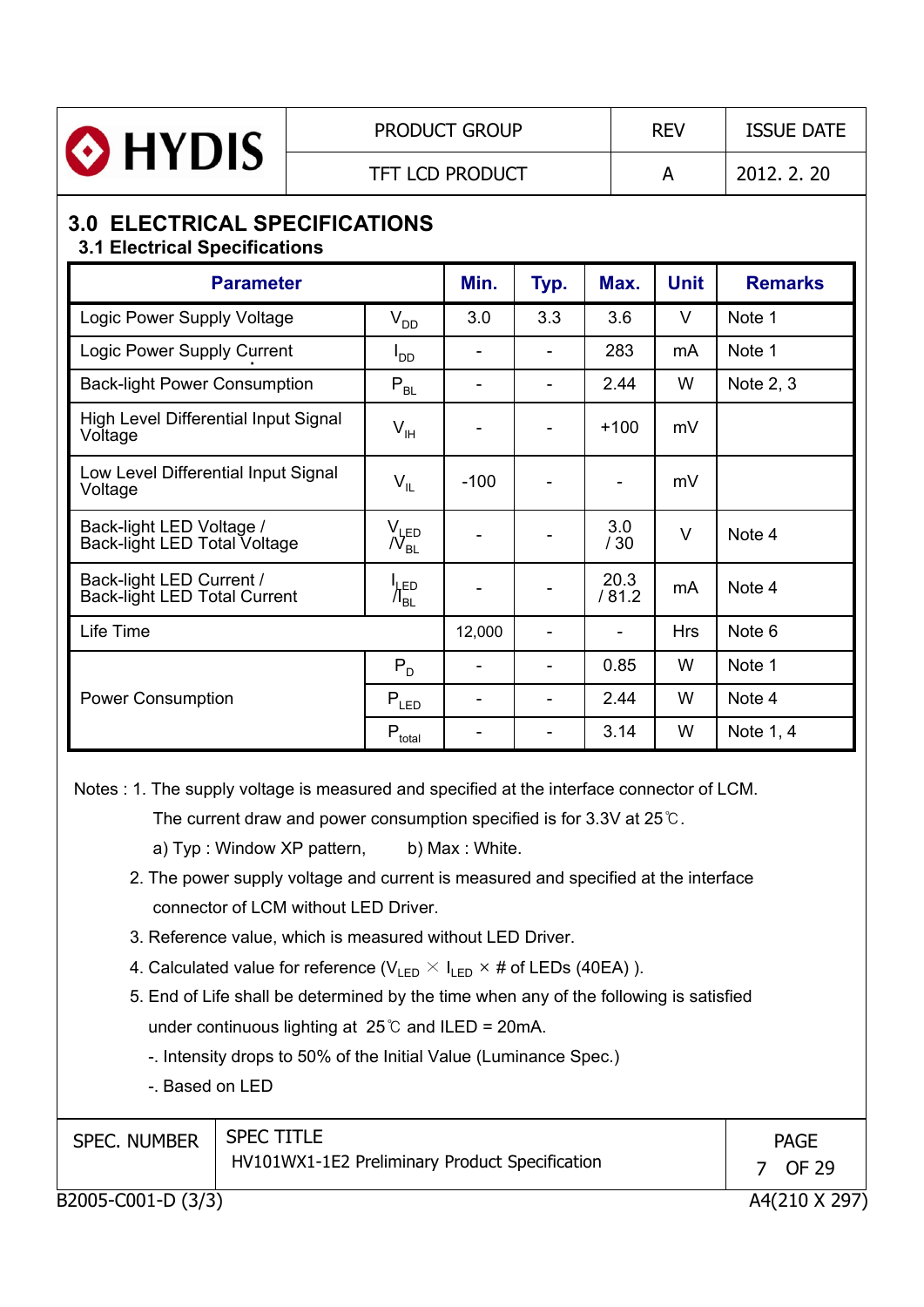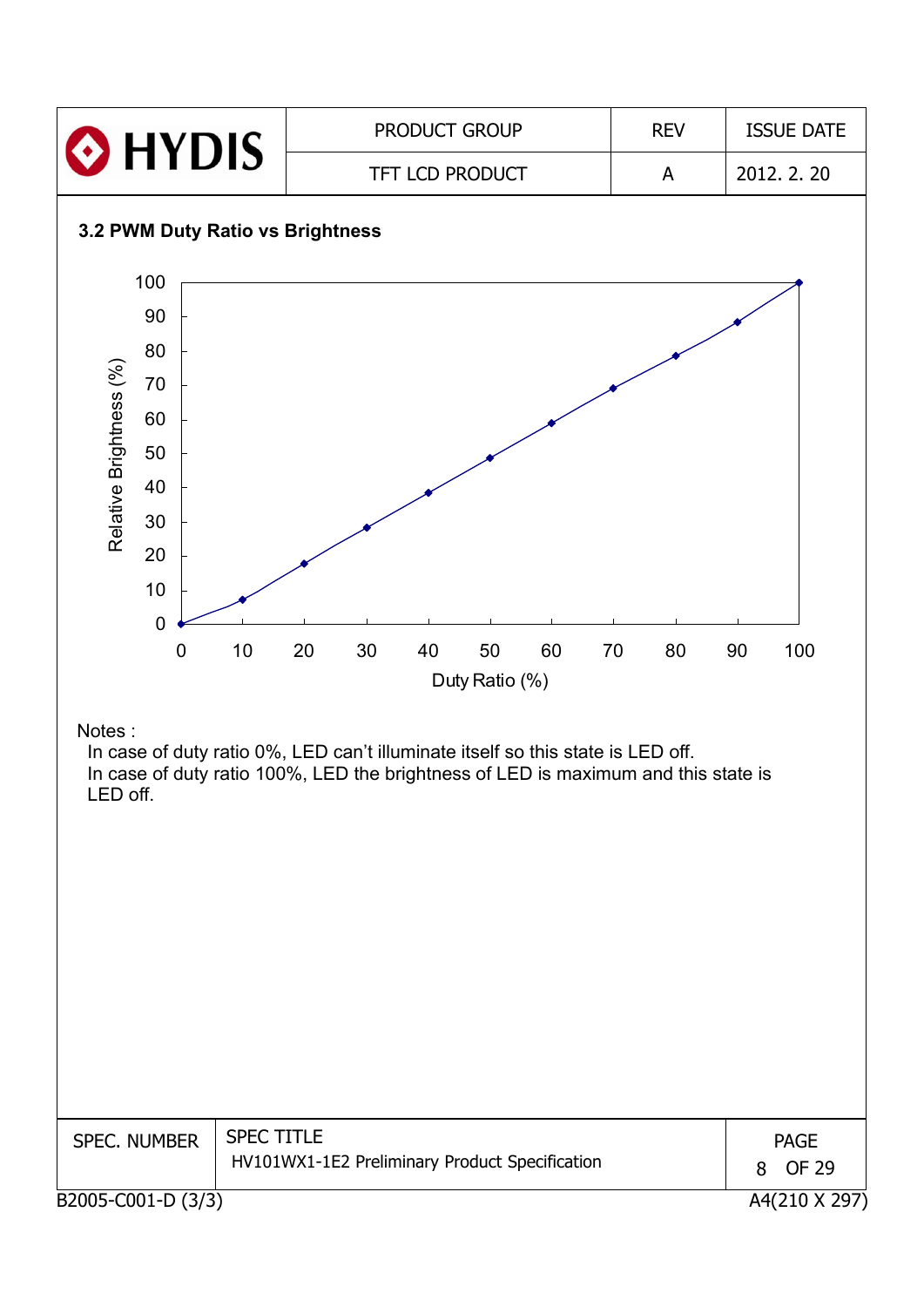| <b>O</b> HYDIS | <b>PRODUCT GROUP</b> | <b>REV</b> | <b>ISSUE DATE</b> |
|----------------|----------------------|------------|-------------------|
|                | TFT LCD PRODUCT      |            | 2012, 2, 20       |

# **4.0 OPTICAL SPECIFICATIONS**

#### **4.1 Overview**

The test of optical specifications shall be measured in a dark room (ambient luminance  $\leq 1$ lux and temperature =  $25\pm2$ °C) with the equipment of Luminance meter system (Goniometer system and TOPCON BM-5A) and test unit shall be located at an approximate distance 50cm from the LCD surface at a viewing angle of  $\theta$  and  $\Phi$  equal to 0°. We refer to  $\theta_{\alpha=0}$ (= $\theta$ 3) as the 3 o'clock direction (the "right"),  $\theta_{\text{Q=90}}$  (=  $\theta$ 12) as the 12 o'clock direction ("upward"),  $\theta_{\emptyset=180}$  (=  $\theta$ 9) as the 9 o'clock direction ("left") and  $\theta_{\emptyset=270}$ (=  $\theta$ 6) as the 6 o'clock direction ("bottom"). While scanning  $\theta$  and/or  $\varnothing$ , the center of the measuring spot on the Display surface shall stay fixed. The backlight should be operating for 30 minutes prior to measurement.  $V_{DD}$  shall be 3.3+/- 0.3V at 25°C. Optimum viewing angle direction is 6 o'clock.

### **4.2 Optical Specifications**

| <b>Parameter</b>                                                                           |             | <b>Symbol</b>          | <b>Condition</b>                       | Min.           | Typ.           | Max.                        | <b>Unit</b>       | <b>Remarks</b> |
|--------------------------------------------------------------------------------------------|-------------|------------------------|----------------------------------------|----------------|----------------|-----------------------------|-------------------|----------------|
|                                                                                            | Horizontal  | $\Theta$ <sub>3</sub>  |                                        | 80             | 85             |                             | Deg.              |                |
| <b>Viewing Angle</b>                                                                       |             | $\Theta_{9}$           | CR > 10                                | 80             | 85             |                             | Deg.              | Note 1         |
| Range                                                                                      | Vertical    | $\Theta_{12}$          |                                        | 80             | 85             |                             | Deg.              |                |
|                                                                                            |             | $\Theta_{6}$           |                                        | 80             | 85             | $\overline{\phantom{a}}$    | Deg.              |                |
| Luminance Contrast Ratio                                                                   |             | <b>CR</b>              |                                        | 500            | 800            |                             |                   | Note 2         |
| Luminance of<br>White                                                                      | Center      | $Y_w$                  |                                        | $\blacksquare$ | 400            | $\blacksquare$              | cd/m <sup>2</sup> |                |
| White                                                                                      | 5 Points    | $\Delta Y5$            |                                        | 80             | $\blacksquare$ | -                           |                   |                |
| Luminance<br>Uniformity                                                                    | 13 Points   | $\Delta Y$ 13          |                                        | 60             |                |                             | $\frac{0}{0}$     | Note 3         |
|                                                                                            |             | $W_{x}$                |                                        |                | <b>TBD</b>     |                             |                   |                |
|                                                                                            | White       | $W_{v}$                | $\Theta = 0^{\circ}$                   |                | <b>TBD</b>     |                             |                   |                |
|                                                                                            | Red         | $R_{x}$                |                                        |                | <b>TBD</b>     |                             |                   |                |
| Color                                                                                      |             | $R_{v}$                |                                        |                | <b>TBD</b>     |                             |                   |                |
| Chromaticity                                                                               |             | $G_{x}$                |                                        |                | <b>TBD</b>     |                             |                   | Note 4         |
|                                                                                            | Green       | $G_{v}$                |                                        |                | <b>TBD</b>     |                             |                   |                |
|                                                                                            |             | $B_{x}$                |                                        |                | <b>TBD</b>     |                             |                   |                |
|                                                                                            | <b>Blue</b> | $B_v$                  |                                        |                | <b>TBD</b>     |                             |                   |                |
| <b>Color Reproduction</b>                                                                  |             |                        |                                        |                | 50             |                             | $\%$              |                |
| Response<br>Time                                                                           |             | Total<br>$(T_r + T_d)$ | Ta= $25^\circ$ C<br>$\Theta = 0^\circ$ |                | 30             |                             | ms                | Note 5         |
| <b>Cross Talk</b>                                                                          |             | <b>CT</b>              | $\Theta = 0^{\circ}$                   | $\blacksquare$ | $\overline{a}$ | 2.0                         | %                 | Note 6         |
|                                                                                            |             |                        |                                        |                |                |                             |                   |                |
| <b>SPEC TITLE</b><br><b>SPEC. NUMBER</b><br>HV101WX1-1E2 Preliminary Product Specification |             |                        |                                        |                | 9              | <b>PAGE</b><br><b>OF 29</b> |                   |                |
| B2005-C001-D (3/3)                                                                         |             |                        |                                        |                |                |                             |                   | A4(210 X 297)  |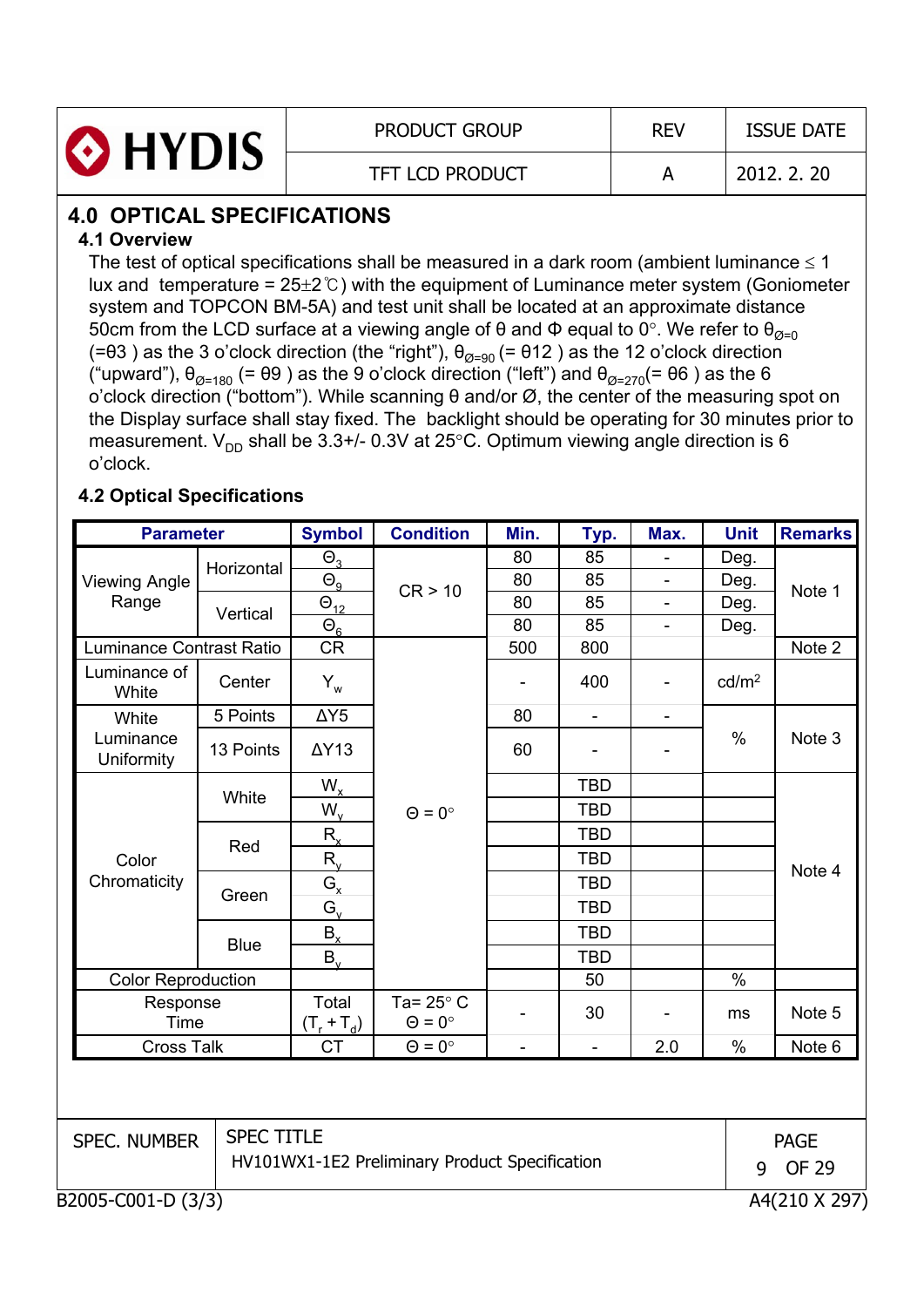| $\odot$ HYDIS                                                                                                                   |                                   | <b>PRODUCT GROUP</b>                                                                                                                                                                                                                                                                                                                                                                                                                                                                                                                                                                                                                                                                                                                                                                                                                                                                                                                                                                                                                                                                                                                                                                                                                                                                                                                                                                                                                                                                                                                                                                                                                                                                                                                     | <b>REV</b>  | <b>ISSUE DATE</b> |  |  |  |  |
|---------------------------------------------------------------------------------------------------------------------------------|-----------------------------------|------------------------------------------------------------------------------------------------------------------------------------------------------------------------------------------------------------------------------------------------------------------------------------------------------------------------------------------------------------------------------------------------------------------------------------------------------------------------------------------------------------------------------------------------------------------------------------------------------------------------------------------------------------------------------------------------------------------------------------------------------------------------------------------------------------------------------------------------------------------------------------------------------------------------------------------------------------------------------------------------------------------------------------------------------------------------------------------------------------------------------------------------------------------------------------------------------------------------------------------------------------------------------------------------------------------------------------------------------------------------------------------------------------------------------------------------------------------------------------------------------------------------------------------------------------------------------------------------------------------------------------------------------------------------------------------------------------------------------------------|-------------|-------------------|--|--|--|--|
|                                                                                                                                 |                                   | <b>TFT LCD PRODUCT</b>                                                                                                                                                                                                                                                                                                                                                                                                                                                                                                                                                                                                                                                                                                                                                                                                                                                                                                                                                                                                                                                                                                                                                                                                                                                                                                                                                                                                                                                                                                                                                                                                                                                                                                                   | A           | 2012, 2, 20       |  |  |  |  |
| center of the panel.                                                                                                            | $CR =$<br>Uniformity $\Delta Y =$ | Note: 1. Viewing angle is the angle at which the contrast ratio is greater than 10. The viewing are determined<br>for the horizontal or 3, 9 o'clock direction and the vertical or 6, 12 o'clock direction with respect to<br>the optical axis which is normal to the LCD surface (see FIGURE 1 shown in page 11).<br>2. Contrast measurements shall be made at viewing angle of $\Theta = 0^\circ$ and at the center of the LCD<br>surface. Luminance shall be measured with all pixels in the view field set first to white, then to the<br>dark (black) state. (See FIGURE 1 shown in page 11)<br>Luminance Contrast Ratio (CR) is defined mathematically.<br>Luminance when displaying a white raster<br>Luminance when displaying a black raster<br>3. The White luminance uniformity on LCD surface is then expressed.<br>(See FIGURE 2~3 shown in page 12)<br>Minimum Luminance of 9 points<br>Maximum Luminance of 9 points<br>4. The color chromaticity coordinates specified in Table 4 shall be calculated from the spectral data<br>measured with all pixels first in red, green, blue and white. Measurements shall be made at the<br>5. The electro-optical response time measurements shall be made as FIGURE 4 shown in page 13 by<br>switching the "data" input signal OFF and ON. The times needed for the luminance to change from<br>10% to 90% is Tr, and 90% to 10% is Td. (See FIGURE 4 shown in page 13)<br>6. Cross-Talk of one area of the LCD surface by another shall be measured by comparing the luminance<br>(YA) of a 25mm diameter area, with all display pixels set to a gray level, to the luminance (YB) of<br>that same area when any adjacent area is driven dark. (See FIGURE 5 shown in page 13) | $X$ 100 (%) |                   |  |  |  |  |
| <b>SPEC TITLE</b><br><b>SPEC. NUMBER</b><br><b>PAGE</b><br>HV101WX1-1E2 Preliminary Product Specification<br><b>OF 29</b><br>10 |                                   |                                                                                                                                                                                                                                                                                                                                                                                                                                                                                                                                                                                                                                                                                                                                                                                                                                                                                                                                                                                                                                                                                                                                                                                                                                                                                                                                                                                                                                                                                                                                                                                                                                                                                                                                          |             |                   |  |  |  |  |
| B2005-C001-D (3/3)                                                                                                              |                                   |                                                                                                                                                                                                                                                                                                                                                                                                                                                                                                                                                                                                                                                                                                                                                                                                                                                                                                                                                                                                                                                                                                                                                                                                                                                                                                                                                                                                                                                                                                                                                                                                                                                                                                                                          |             | A4(210 X 297)     |  |  |  |  |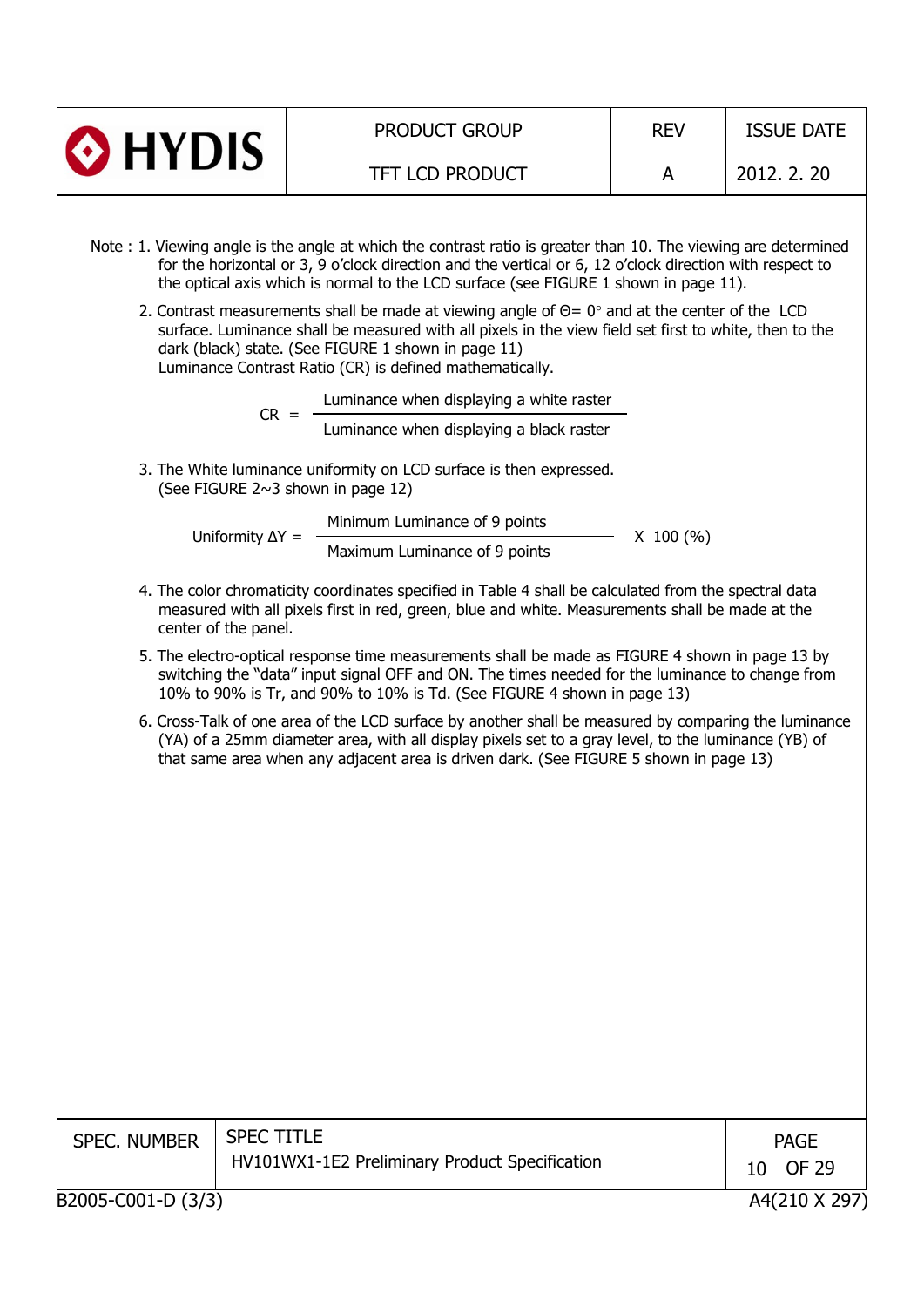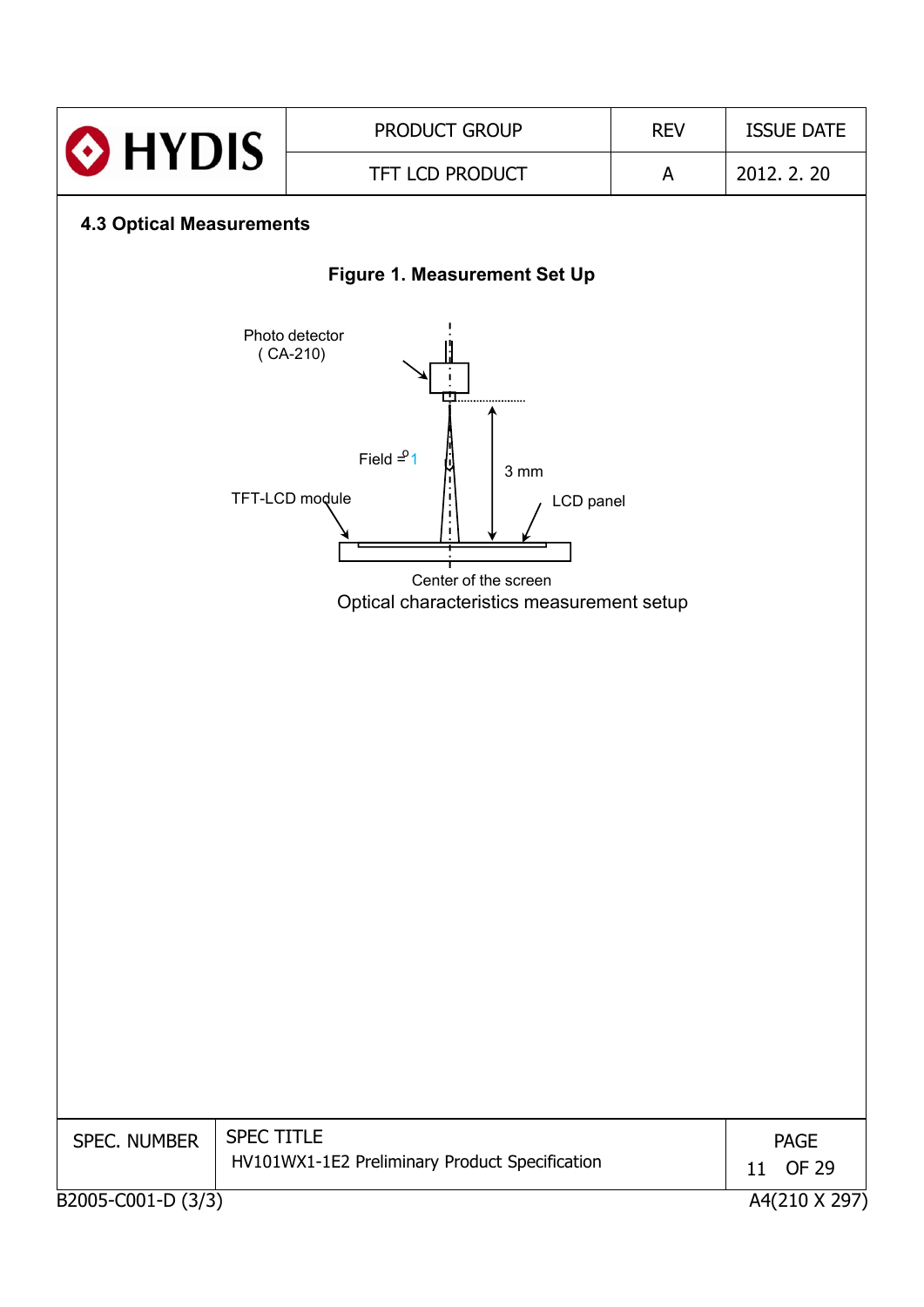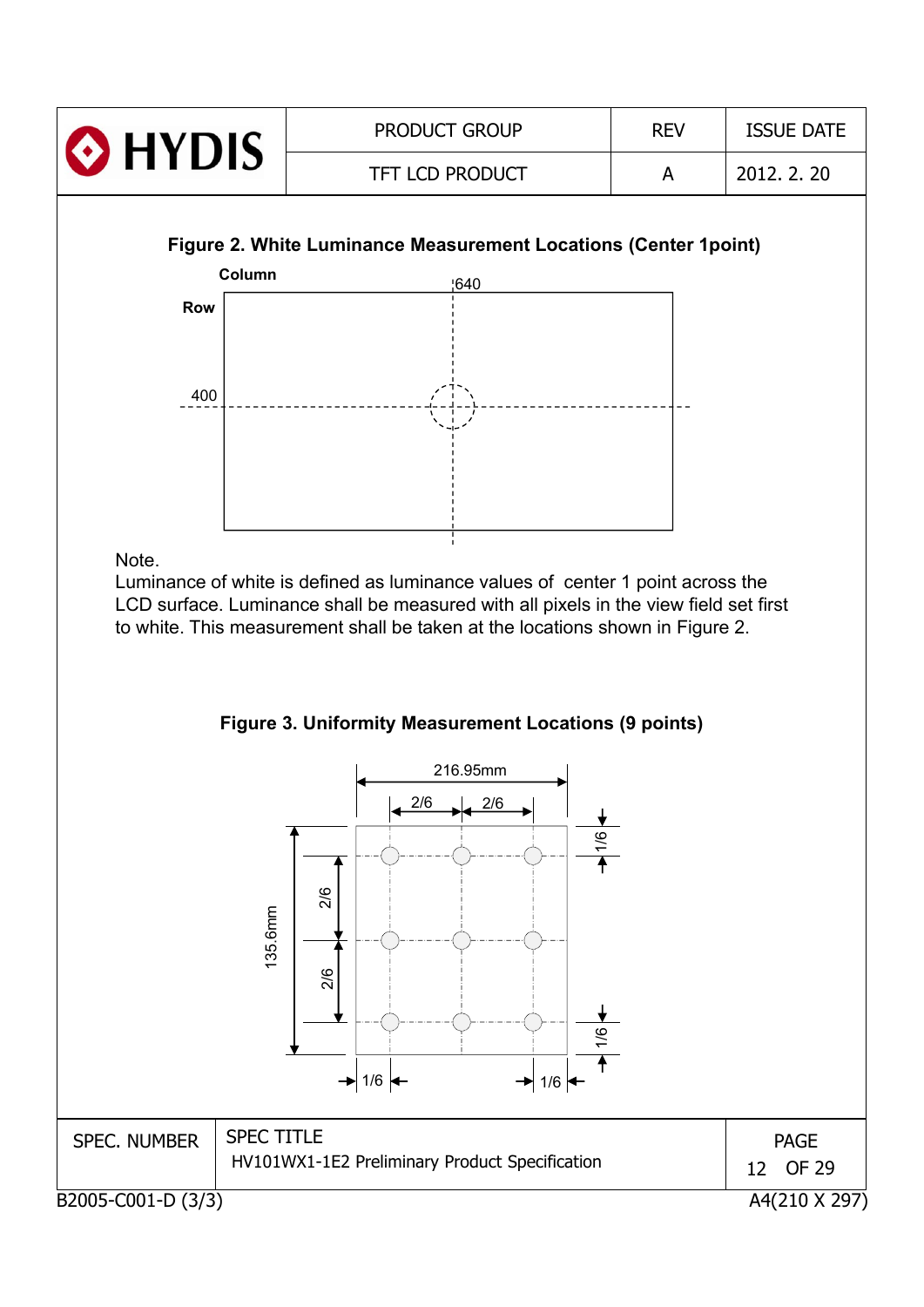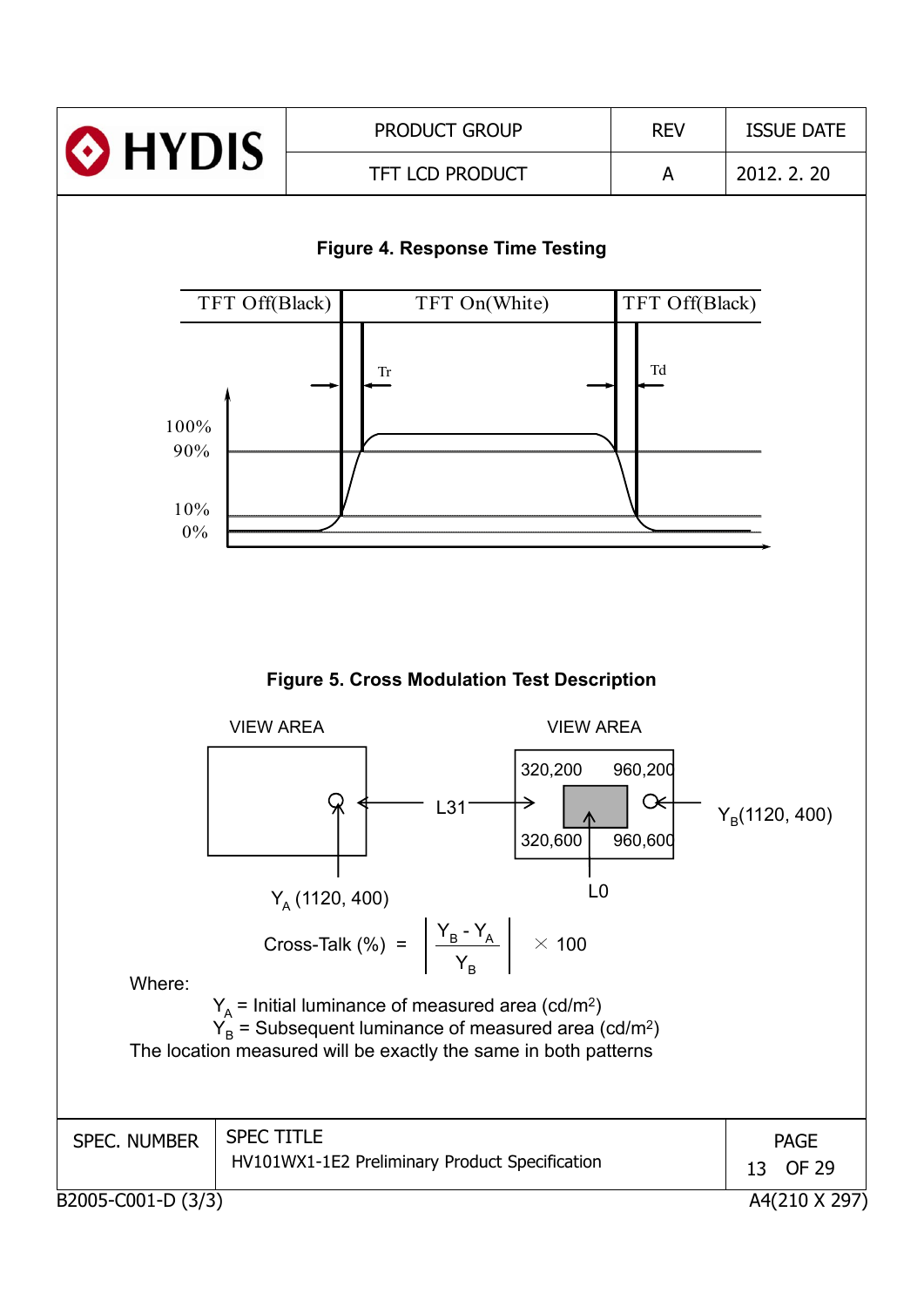

PRODUCT GROUP REV | ISSUE DATE

TFT LCD PRODUCT A 2012. 2. 20

# **5.0 INTERFACE CONNECTIONS**

**5.1 Electrical Interface Connection**

#### **CN1 Interface Connector (FF12-45A-R12BN-D3\_45P, Manufactured by DDK)**

| Pin No.                 | <b>Symbol</b> | <b>Function</b>             | Pin No. | <b>Symbol</b> | <b>Function</b>           |
|-------------------------|---------------|-----------------------------|---------|---------------|---------------------------|
| $\mathbf{1}$            | <b>GND</b>    | Ground                      | 24      | LVDS_RX_1N    | -LVDS input (G1-G5,B0-B1) |
| $\overline{2}$          | LCD select    | LCD select                  | 25      | LVDS_RX_1P    | +LVDS input(G1-G5,B0-B1)  |
| 3                       | <b>NC</b>     | Non connection              | 26      | <b>GND</b>    | Ground                    |
| $\overline{\mathbf{4}}$ | <b>VDD</b>    | V_BAT (3.3V)                | 27      | LVDS_RX_0N    | -LVDS input(R0-R5, G0)    |
| $\sqrt{5}$              | <b>VDD</b>    | $V_BAT(3.3V)$               | 28      | LVDS_RX_0P    | +LVDS input(R0-R5, G0)    |
| $\,6\,$                 | <b>VDD</b>    | $V_BAT(3.3V)$               | 29      | <b>GND</b>    | Ground                    |
| $\overline{7}$          | <b>VDD</b>    | $V_BAT(3.3V)$               | 30      | <b>GND</b>    | Ground                    |
| 8                       | <b>VDD</b>    | $V_BAT(3.3V)$               | 31      | <b>NC</b>     | Non connection            |
| $\boldsymbol{9}$        | <b>NC</b>     | Non connection              | 32      | LED_K1        | LED Cathode 1             |
| 10                      | <b>NC</b>     | Non connection              | 33      | LED_K2        | LED Cathode 2             |
| 11                      | <b>NC</b>     | Non connection              | 34      | LED_K3        | LED Cathode 3             |
| 12                      | <b>GND</b>    | Ground                      | 35      | LED_K4        | LED Cathode 4             |
| 13                      | <b>GND</b>    | Ground                      | 36      | <b>NC</b>     | Non connection            |
| 14                      | <b>GND</b>    | Ground                      | 37      | <b>NC</b>     | Non connection            |
| 15                      | LVDS_RX_3N    | -LVDS input(R6,7/G6,7/B6,7) | 38      | <b>NC</b>     | Non connection            |
| 16                      | LVDS_RX_3P    | +LVDS input(R6,7/G6,7/B6,7) | 39      | LED_VOUT      | LED Power supply (18V)    |
| 17                      | <b>GND</b>    | Ground                      | 40      | LED_VOUT      | LED Power supply (18V)    |
| 18                      | LVDS_CLK_N    | -LVDS clock                 | 41      | LED_VOUT      | LED Power supply (18V)    |
| 19                      | LVDS CLK P    | +LVDS clock                 | 42      | LED_VOUT      | LED Power supply (18V)    |
| 20                      | <b>GND</b>    | Ground                      | 43      | LED_VOUT      | LED Power supply (18V)    |
| 21                      | LVDS_RX_2N    | -LVDS input(B2-B5,HS,VS,DE) | 44      | <b>NC</b>     | Non connection            |
| 22                      | LVDS_RX_2P    | +LVDS input(B2-B5,HS,VS,DE) | 45      | <b>NC</b>     | Ground (BIST)             |
| 23                      | <b>GND</b>    | Ground                      |         |               |                           |

Note1) In order to operate BIST mode, PIN45 should be applied 3.3V (BIST high signal) after

1 frame normal operation (LVDS Power High).

(BIST is used at LCM maker.)

| <b>SPEC. NUMBER</b> | <b>SPEC TITLE</b><br>HV101WX1-1E2 Preliminary Product Specification | <b>PAGE</b><br>14 OF 29 |
|---------------------|---------------------------------------------------------------------|-------------------------|
| B2005-C001-D (3/3)  |                                                                     | A4(210 X 297)           |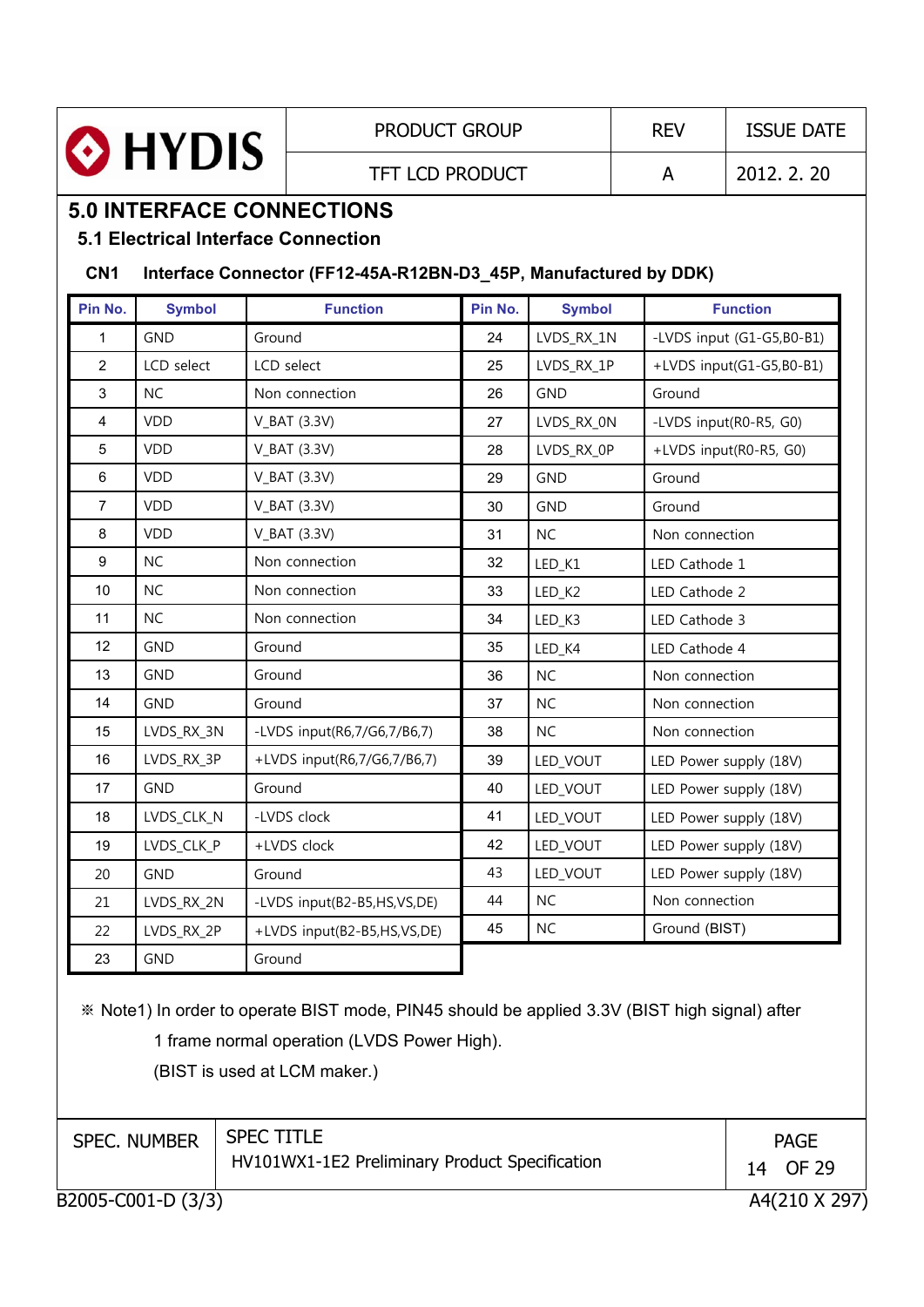

#### **5.2 LVDS Interface**

#### **LVDS Transmitter : THC63LVDM83A**

| Input              | <b>Transmitter</b> |                   |                                     | Interface                                      | <b>HD1S040HA1</b> |                                   |  |
|--------------------|--------------------|-------------------|-------------------------------------|------------------------------------------------|-------------------|-----------------------------------|--|
| <b>Signal</b>      | Pin No.            | Pin<br>No.        | System (Tx)                         | TFT-LCD (Rx)                                   | Pin No.           | <b>Remark</b>                     |  |
| R <sub>0</sub>     | 51                 |                   |                                     |                                                |                   |                                   |  |
| R <sub>1</sub>     | 52                 |                   |                                     |                                                |                   |                                   |  |
| R2                 | 54                 | 48                | OUT0-                               | IN <sub>0</sub> -                              | $\bf 8$           |                                   |  |
| R <sub>3</sub>     | 55                 |                   |                                     |                                                |                   |                                   |  |
| R4                 | 56                 | 47                | OUT0+<br>$INO+$<br>$\boldsymbol{9}$ |                                                |                   |                                   |  |
| R <sub>5</sub>     | 3                  |                   |                                     |                                                |                   |                                   |  |
| G <sub>0</sub>     | $\overline{4}$     |                   |                                     |                                                |                   |                                   |  |
| G <sub>1</sub>     | 6                  |                   |                                     |                                                |                   |                                   |  |
| G <sub>2</sub>     | $\overline{7}$     |                   |                                     |                                                |                   |                                   |  |
| G <sub>3</sub>     | 11                 | 46                | OUT1-                               | $IN1-$                                         | 11                |                                   |  |
| G4                 | 12                 |                   |                                     |                                                |                   |                                   |  |
| G <sub>5</sub>     | 14                 | 45                | OUT1+                               | $IN1+$                                         | 12                |                                   |  |
| B <sub>0</sub>     | 15                 |                   |                                     |                                                |                   |                                   |  |
| <b>B1</b>          | 19                 |                   |                                     |                                                |                   |                                   |  |
| <b>B2</b>          | 20                 |                   |                                     |                                                |                   |                                   |  |
| B <sub>3</sub>     | 22                 |                   |                                     |                                                |                   |                                   |  |
| B <sub>4</sub>     | 23                 | 42                | OUT2-                               | $IN2-$                                         | 14                |                                   |  |
| B <sub>5</sub>     | 24                 |                   |                                     |                                                |                   |                                   |  |
| <b>HSYNC</b>       | 27                 | 41                | OUT2+                               | $IN2+$                                         | 15                |                                   |  |
| <b>VSYNC</b>       | 28                 |                   |                                     |                                                |                   |                                   |  |
| DE                 | 30                 |                   |                                     |                                                |                   |                                   |  |
| <b>MCLK</b>        | 31                 | 40                | CLKOUT-                             | CLKIN-                                         | 17                |                                   |  |
|                    |                    | 39                | CLKOUT+                             | CLKIN+                                         | 18                |                                   |  |
| R <sub>6</sub>     | 50                 |                   |                                     |                                                |                   |                                   |  |
| R <sub>7</sub>     | 2                  |                   |                                     |                                                |                   |                                   |  |
| G <sub>6</sub>     | $\bf 8$            | 38                | OUT3-                               | $IN3-$                                         | 20                |                                   |  |
| G7                 | 10                 |                   |                                     |                                                |                   |                                   |  |
| B <sub>6</sub>     | 16                 | 37                | OUT3+                               | $IN3+$                                         | 21                |                                   |  |
| B7                 | 18                 |                   |                                     |                                                |                   |                                   |  |
| <b>RSVD</b>        | 25                 |                   |                                     |                                                |                   |                                   |  |
| SPEC. NUMBER       |                    | <b>SPEC TITLE</b> |                                     | HV101WX1-1E2 Preliminary Product Specification |                   | <b>PAGE</b><br><b>OF 29</b><br>15 |  |
| B2005-C001-D (3/3) |                    |                   |                                     |                                                |                   | A4(210 X 297)                     |  |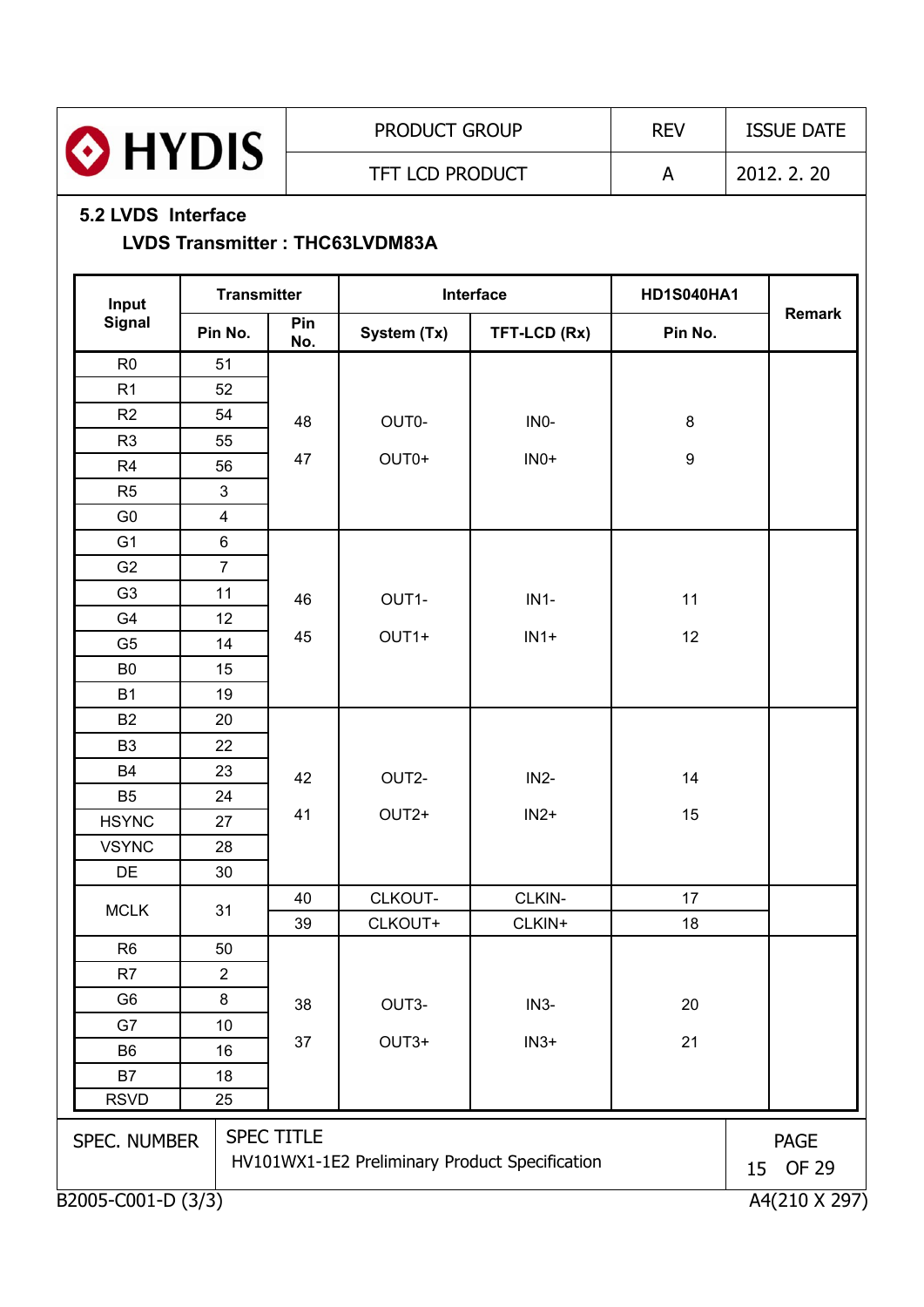| <b>O</b> HYDIS           | <b>PRODUCT GROUP</b>   | <b>REV</b> | <b>ISSUE DATE</b> |
|--------------------------|------------------------|------------|-------------------|
|                          | <b>TFT LCD PRODUCT</b> | А          | 2012. 2. 20       |
| 5.3 Back-light Interface |                        |            |                   |

### CN2 LED FPC Connector (20397-008E, Manufactured by I-PEX)

| Pin No. | <b>Symbol</b> | <b>Function</b>                 | <b>Remark</b>                   |  |  |  |  |
|---------|---------------|---------------------------------|---------------------------------|--|--|--|--|
|         | Anode         | <b>LED Anode Power Supply</b>   |                                 |  |  |  |  |
| 2       | Anode         | <b>LED Anode Power Supply</b>   | $3V X 10EA = 30V$               |  |  |  |  |
| 3       | Anode         | <b>LED Anode Power Supply</b>   |                                 |  |  |  |  |
| 4       | <b>NC</b>     | Non connection                  |                                 |  |  |  |  |
| 5       | Cathode1      | <b>LED Cathode Power Supply</b> |                                 |  |  |  |  |
| 6       | Cathode2      | <b>LED Cathode Power Supply</b> |                                 |  |  |  |  |
| 7       | Cathode3      | <b>LED Cathode Power Supply</b> | <b>LED Cathode Power Supply</b> |  |  |  |  |
| 8       | Cathode4      | <b>LED Cathode Power Supply</b> |                                 |  |  |  |  |

#### **5.4 Data Input Format**

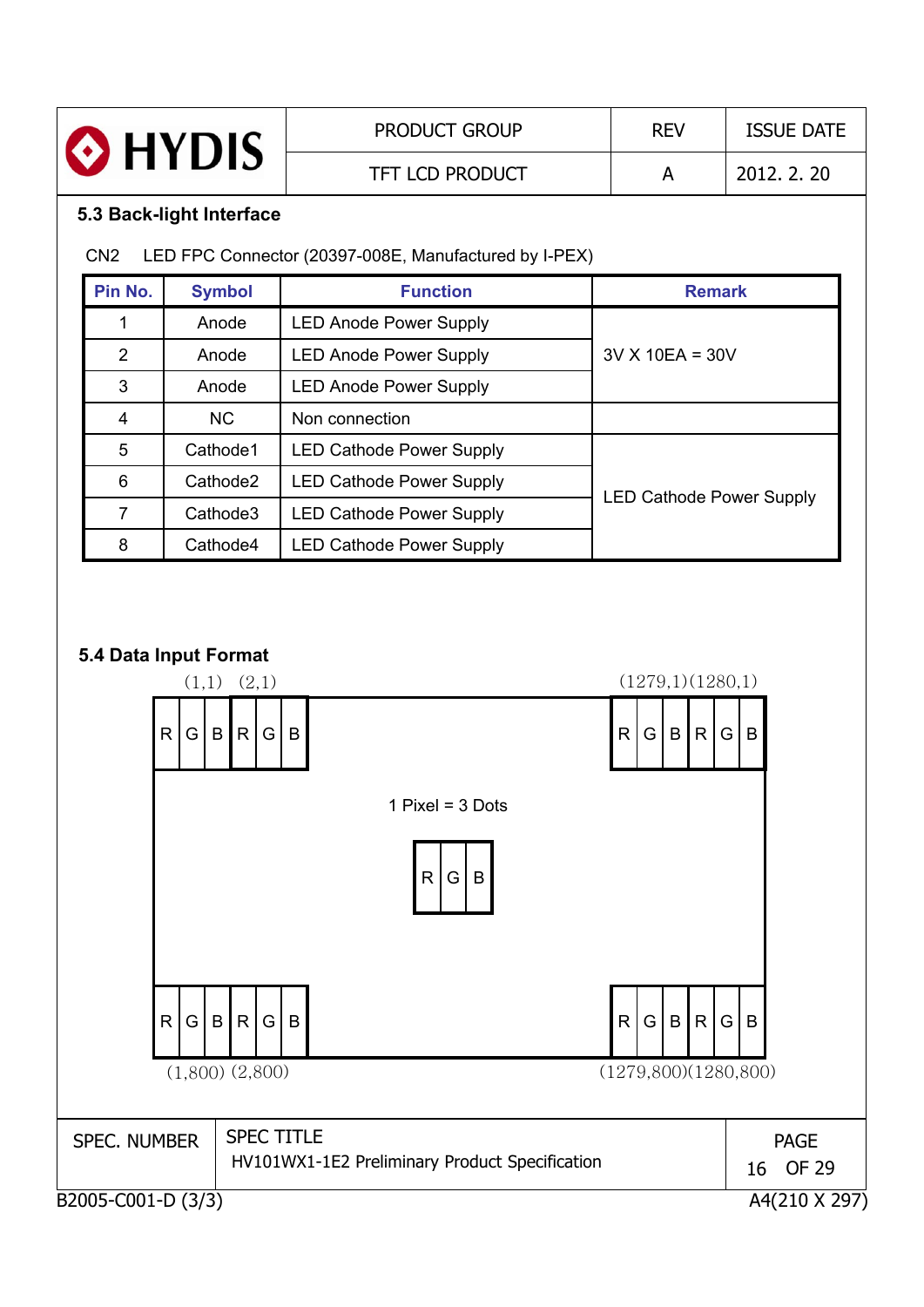

# **6.0. SIGNAL TIMING SPECIFICATIONS**

#### **6.1 The 10.1" WXGA LCM is operated by the only DE (Data enable) mode (LVDS Transmitter Input**)

| <b>Item</b>                      | <b>Symbol</b> | Min. | Typ. | Max. | <b>Unit</b>   |
|----------------------------------|---------------|------|------|------|---------------|
| <b>Frame Period</b>              | Τ1            |      | 823  |      | Lines         |
| <b>Vertical Display Period</b>   | T2            |      | 800  |      | Lines         |
| One line Scanning Period         | T3            |      | 1440 |      | <b>Clocks</b> |
| <b>Horizontal Display Period</b> | T4            |      | 1280 |      | <b>Clocks</b> |
| <b>Clock Frequency</b>           | 1/T5          |      | 71.1 |      | <b>MHz</b>    |

## **7.0 SIGNAL TIMING WAVEFORMS**

**7.1 Timing Waveforms of Interface Signal**

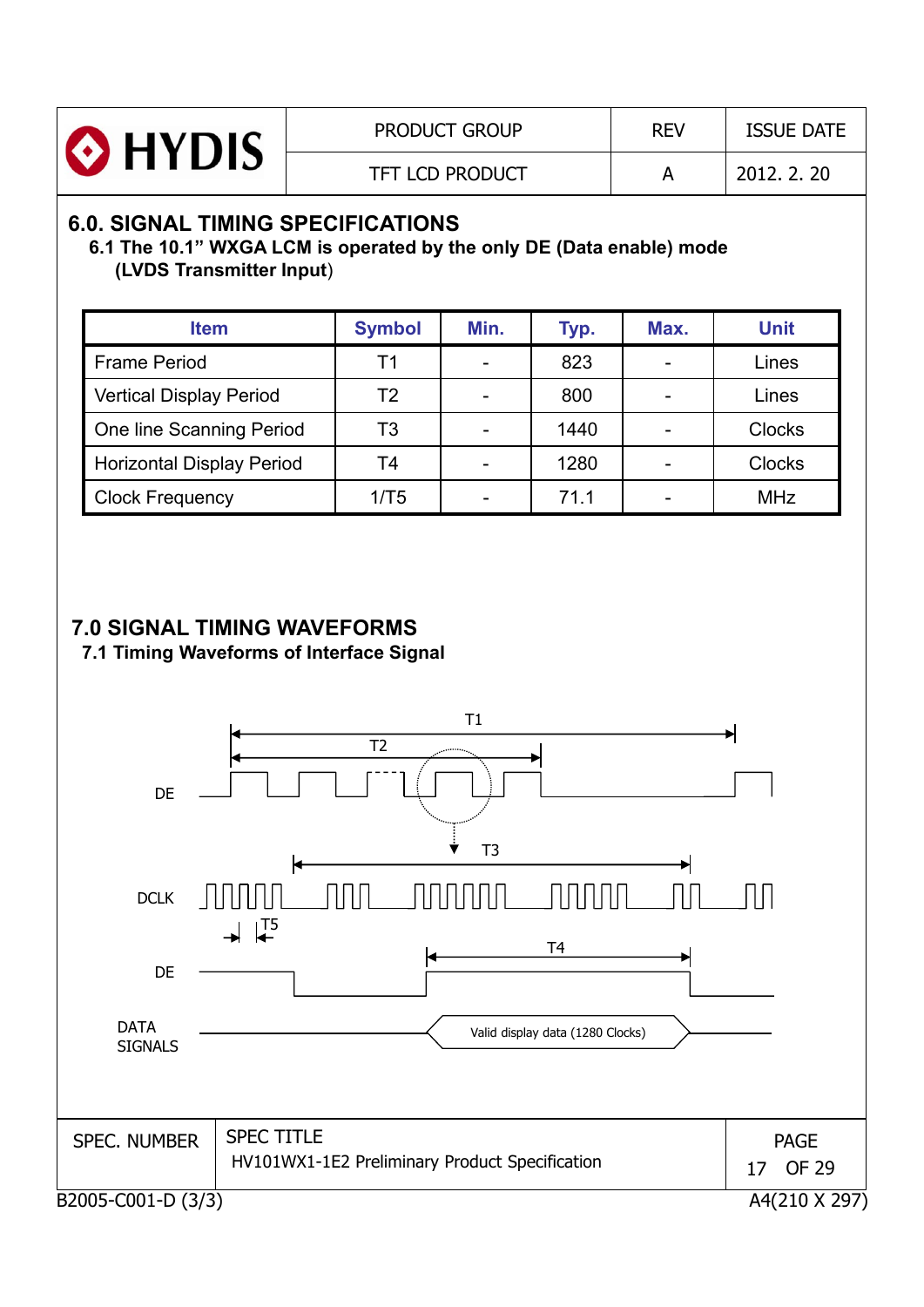|                                                                                                       |                   |                        | <b>PRODUCT GROUP</b>   |  | <b>REV</b>              |             | <b>ISSUE DATE</b> |  |
|-------------------------------------------------------------------------------------------------------|-------------------|------------------------|------------------------|--|-------------------------|-------------|-------------------|--|
| <b>O</b> HYDIS                                                                                        |                   |                        | <b>TFT LCD PRODUCT</b> |  | A                       |             | 2012, 2, 20       |  |
| 7.2 LVDS Rx Interface Timing Parameter<br>The specification of the LVDS Rx interface timing parameter |                   |                        |                        |  |                         |             |                   |  |
|                                                                                                       |                   |                        |                        |  |                         |             |                   |  |
| <b>Item</b>                                                                                           | <b>Symbol</b>     | Min.                   | Typ.                   |  | Max.                    | <b>Unit</b> | <b>Remarks</b>    |  |
| <b>CLKIN Period</b>                                                                                   | tRCIP             |                        | 14.06                  |  |                         | nsec        |                   |  |
| Input Data 0                                                                                          | tRIP <sub>0</sub> | $-0.4$                 | 0.0                    |  | $+0.4$                  | nsec        |                   |  |
| Input Data 1                                                                                          | tRIP1             | tRICP/7-0.4            | tRICP/7                |  | tRICP/7+0.4             | nsec        |                   |  |
| Input Data 2                                                                                          | tRIP2             | $2 \times$ tRICP/7-0.4 | $2 \times$ tRICP/7     |  | $2 \times$ tRICP/7+0.4  | nsec        |                   |  |
| Input Data 3                                                                                          | tRIP3             | $3 \times$ tRICP/7-0.4 | $3 \times$ tRICP/7     |  | $3 \times$ tRICP/7+0.4  | nsec        |                   |  |
| Input Data 4                                                                                          | tRIP4             | $4 \times$ tRICP/7-0.4 | $4 \times$ tRICP/7     |  | $4 \times$ tRICP/7+0.4  | nsec        |                   |  |
|                                                                                                       |                   |                        |                        |  |                         |             |                   |  |
| Input Data 5                                                                                          | tRIP5             | $5 \times$ tRICP/7-0.4 | $5 \times$ tRICP/7     |  | $15 \times$ tRICP/7+0.4 | nsec        |                   |  |

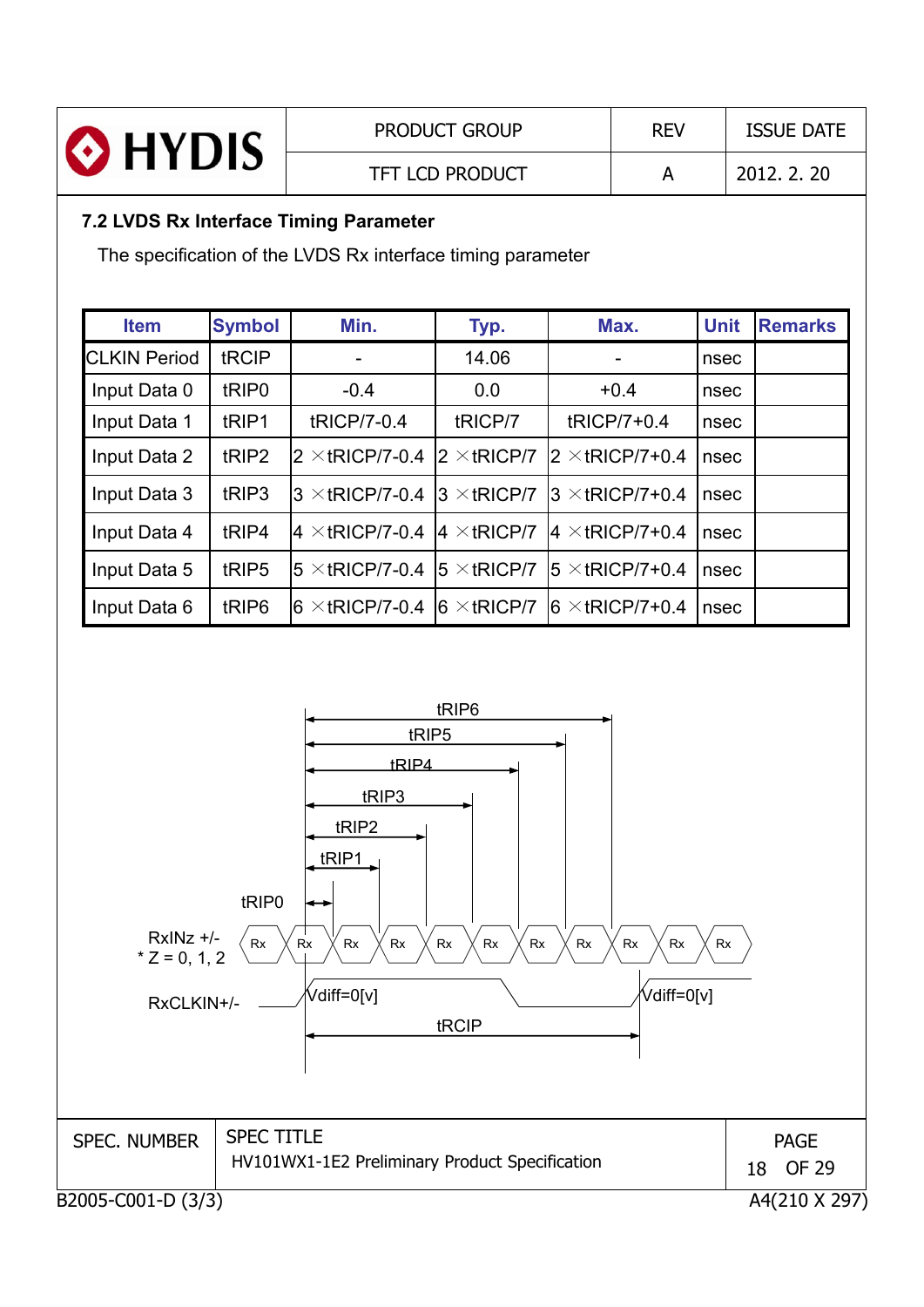

#### PRODUCT GROUP REV | ISSUE DATE

TFT LCD PRODUCT A 2012. 2. 20

### **8.0 INPUT SIGNALS, BASIC DISPLAY COLORS & GRAY SCALE OF COLORS**

Each color is displayed in sixty-four gray scales from a 8 bit data signal input. A total of 16,777,216 colors are derived from the resultant 24 bit data.

|                                |                    |                |                |                |                   |                |                |                |                                                |              |                |                | Data signal       |                |                |              |              |              |                |              |                  |           |                |                |                         |
|--------------------------------|--------------------|----------------|----------------|----------------|-------------------|----------------|----------------|----------------|------------------------------------------------|--------------|----------------|----------------|-------------------|----------------|----------------|--------------|--------------|--------------|----------------|--------------|------------------|-----------|----------------|----------------|-------------------------|
| <b>Colors &amp; Gray Scale</b> |                    |                |                |                | <b>Red data</b>   |                |                |                |                                                |              |                |                | <b>Green data</b> |                |                |              |              |              |                |              | <b>Blue data</b> |           |                |                |                         |
|                                |                    | R <sub>0</sub> | R <sub>1</sub> | R <sub>2</sub> | R3                | R <sub>4</sub> | R <sub>5</sub> | R <sub>6</sub> | R7                                             | G0           | G <sub>1</sub> | G2             | G <sub>3</sub>    | G <sub>4</sub> | G5             | G6           | G7           | <b>B0</b>    | B <sub>1</sub> | <b>B2</b>    | B <sub>3</sub>   | <b>B4</b> | <b>B5</b>      | <b>B6</b>      | <b>B7</b>               |
|                                | <b>Black</b>       | 0              | 0              | 0              | 0                 | 0              | 0              | 0              | 0                                              | 0            | 0              | 0              | $\mathbf 0$       | 0              | 0              | 0            | 0            | 0            | 0              | 0            | 0                | 0         | 0              | 0              | 0                       |
|                                | <b>Blue</b>        | $\Omega$       | 0              | 0              | 0                 | $\mathbf 0$    | 0              | 0              | 0                                              | 0            | 0              | 0              | $\mathbf 0$       | 0              | $\mathbf 0$    | 0            | 0            | $\mathbf{1}$ | $\mathbf{1}$   | 1            | $\mathbf{1}$     | 1         | $\mathbf{1}$   | 1              | $\mathbf{1}$            |
|                                | Green              | $\Omega$       | 0              | 0              | 0                 | 0              | $\mathbf{0}$   | 0              | 0                                              | $\mathbf{1}$ | $\mathbf{1}$   | $\mathbf{1}$   | $\mathbf{1}$      | $\mathbf{1}$   | $\mathbf{1}$   | 1            | $\mathbf{1}$ | 0            | 0              | 0            | 0                | 0         | 0              | $\mathbf 0$    | 0                       |
| <b>Basic Colors</b>            | <b>Light Blue</b>  | 0              | 0              | 0              | 0                 | 0              | 0              | $\mathbf 0$    | 0                                              | $\mathbf{1}$ | 1              | 1              | $\mathbf{1}$      | $\mathbf{1}$   | $\mathbf{1}$   | $\mathbf 1$  | $\mathbf{1}$ | 1            | $\mathbf{1}$   | 1            | $\mathbf{1}$     | 1         | $\mathbf{1}$   | 1              | $\mathbf{1}$            |
|                                | Red                | 1              | 1              | 1              | 1                 | $\mathbf{1}$   | $\mathbf 1$    | $\mathbf{1}$   | 1                                              | 0            | 0              | 0              | $\mathbf 0$       | 0              | 0              | 0            | $\mathbf 0$  | 0            | 0              | 0            | 0                | 0         | 0              | 0              | 0                       |
|                                | Purple             | $\mathbf{1}$   | 1              | 1              | 1                 | $\mathbf{1}$   | $\mathbf{1}$   | $\mathbf 1$    | 1                                              | 0            | 0              | 0              | $\mathbf 0$       | 0              | $\mathbf 0$    | 0            | 0            | 1            | 1              | 1            | $\mathbf{1}$     | 1         | 1              | 1              | $\mathbf{1}$            |
|                                | Yellow             | 1              | 1              | 1              | 1                 | $\mathbf{1}$   | 1              | $\mathbf{1}$   | 1                                              | 1            | 1              | 1              | $\mathbf{1}$      | $\mathbf{1}$   | $\mathbf{1}$   | $\mathbf{1}$ | $\mathbf{1}$ | 0            | 0              | 0            | 0                | 0         | 0              | 0              | 0                       |
|                                | White              | $\mathbf{1}$   | 1              | $\mathbf 1$    | 1                 | 1              | $\mathbf 1$    | $\mathbf{1}$   | 1                                              | $\mathbf{1}$ | 1              | 1              | $\mathbf{1}$      | 1              | $\mathbf{1}$   | $\mathbf 1$  | $\mathbf{1}$ | 1            | $\mathbf{1}$   | 1            | $\mathbf{1}$     | 1         | 1              | 1              | $\mathbf{1}$            |
|                                | <b>Black</b>       | 0              | 0              | 0              | 0                 | 0              | 0              | 0              | 0                                              | 0            | $\mathbf 0$    | 0              | $\mathbf 0$       | 0              | $\mathbf 0$    | 0            | $\mathbf 0$  | 0            | 0              | 0            | 0                | 0         | 0              | 0              | 0                       |
|                                | Δ                  | $\mathbf{1}$   | 0              | 0              | 0                 | $\mathbf 0$    | 0              | $\mathbf 0$    | 0                                              | 0            | $\mathbf 0$    | 0              | $\mathbf 0$       | 0              | $\mathbf 0$    | 0            | $\mathbf 0$  | 0            | $\mathbf 0$    | 0            | 0                | 0         | $\mathbf 0$    | 0              | 0                       |
|                                | Darker             | 0              | 1              | $\mathbf 0$    | 0                 | 0              | 0              | 0              | $\mathbf 0$                                    | $\mathbf 0$  | $\mathbf 0$    | 0              | $\mathbf 0$       | 0              | $\mathbf 0$    | 0            | $\mathbf 0$  | 0            | 0              | 0            | 0                | 0         | 0              | 0              | 0                       |
| Gray Scale                     | Δ                  |                |                |                |                   |                |                |                |                                                |              |                |                |                   |                |                |              |              |              |                |              |                  |           |                |                |                         |
| of Red                         | $\triangledown$    |                |                |                |                   |                |                |                |                                                |              |                |                |                   |                |                |              |              |              |                |              |                  |           |                |                |                         |
|                                | <b>Brighter</b>    | 1              | 0              | $\mathbf{1}$   | 1                 | $\overline{1}$ | 1              | 1              | 1                                              | 0            | 0              | 0              | 0                 | 0              | 0              | 0            | 0            | 0            | 0              | 0            | 0                | 0         | 0              | 0              | 0                       |
|                                | $\bigtriangledown$ |                |                |                |                   |                |                |                |                                                | $\mathbf 0$  | 0              | 0              | $\mathbf 0$       | 0              | 0              | 0            | $\mathbf 0$  | 0            | $\mathbf 0$    | 0            | 0                | 0         | $\mathbf 0$    | 0              | 0                       |
|                                | Red                | $\mathbf{1}$   | 1              | 1              | 1                 | $\mathbf{1}$   | 1              | $\mathbf{1}$   | 1                                              | 0            | 0              | 0              | 0                 | 0              | 0              | 0            | 0            | 0            | $\mathbf 0$    | 0            | 0                | 0         | 0              | 0              | 0                       |
|                                | Black              | 0              | 0              | 0              | 0                 | 0              | 0              | 0              | 0                                              | 0            | 0              | 0              | $\mathbf 0$       | 0              | $\mathbf 0$    | 0            | 0            | 0            | 0              | 0            | 0                | 0         | 0              | $\mathbf 0$    | 0                       |
|                                | Δ                  | $\mathbf 0$    | 0              | 0              | 0                 | 0              | 0              | $\mathbf 0$    | 0                                              | 1            | 0              | $\mathbf 0$    | $\mathbf 0$       | 0              | $\mathbf 0$    | 0            | 0            | 0            | 0              | 0            | 0                | 0         | 0              | $\mathbf 0$    | 0                       |
|                                | Darker             | $\Omega$       | 0              | 0              | 0                 | $\mathbf 0$    | 0              | $\mathbf 0$    | 0                                              | 0            | 1              | 0              | $\mathbf 0$       | 0              | $\mathbf 0$    | 0            | $\mathbf 0$  | 0            | 0              | 0            | 0                | 0         | 0              | $\mathbf 0$    | 0                       |
| <b>Gray Scale</b>              | Δ                  |                |                |                |                   |                |                |                |                                                |              |                |                |                   |                |                |              |              |              |                |              |                  |           |                |                |                         |
| of Green                       | $\bigtriangledown$ |                |                |                |                   |                |                |                |                                                |              |                |                |                   |                |                |              |              |              |                |              |                  |           |                |                |                         |
|                                | <b>Brighter</b>    | 0              | 0              | 0              | 0                 | 0              | 0              | 0              | 0                                              | $\mathbf{1}$ | 0              | $\mathbf{1}$   | $\mathbf{1}$      | $\mathbf{1}$   | $\mathbf{1}$   | 1            | $\mathbf{1}$ | 0            | $\mathbf 0$    | 0            | 0                | 0         | 0              | 0              | 0                       |
|                                | $\bigtriangledown$ | $\Omega$       | 0              | 0              | 0                 | $\mathbf 0$    | 0              | 0              | 0                                              |              |                |                |                   |                |                |              |              | 0            | 0              | 0            | 0                | 0         | $\mathbf 0$    | 0              | 0                       |
|                                | Green              | $\Omega$       | 0              | 0              | 0                 | $\mathbf 0$    | 0              | 0              | 0                                              | 1            | 1              | 1              | 1                 | 1              | $\mathbf{1}$   | 1            | $\mathbf{1}$ | 0            | 0              | 0            | 0                | 0         | 0              | 0              | 0                       |
|                                | <b>Black</b>       | $\Omega$       | 0              | 0              | 0                 | 0              | 0              | 0              | 0                                              | 0            | 0              | 0              | $\mathbf 0$       | 0              | $\mathbf 0$    | 0            | $\mathbf 0$  | 0            | 0              | 0            | 0                | 0         | 0              | 0              | 0                       |
|                                | Δ                  | 0              | 0              | 0              | 0                 | 0              | 0              | 0              | 0                                              | 0            | 0              | 0              | $\mathbf 0$       | 0              | $\mathbf 0$    | 0            | 0            | 1            | 0              | 0            | 0                | 0         | 0              | 0              | 0                       |
|                                | Darker             | 0              | 0              | 0              | 0                 | $\mathbf 0$    | $\Omega$       | 0              | 0                                              | 0            | 0              | 0              | $\mathbf 0$       | 0              | $\mathbf 0$    | 0            | 0            | 0            | 1              | 0            | 0                | 0         | $\Omega$       | 0              | 0                       |
| <b>Gray Scale</b>              | Δ                  |                |                |                |                   |                |                |                |                                                |              |                |                |                   |                |                |              |              |              |                |              |                  |           |                |                |                         |
| of Blue                        | $\bigtriangledown$ |                |                |                |                   |                |                |                |                                                |              |                |                |                   |                |                |              |              |              |                |              |                  |           |                |                |                         |
|                                | <b>Brighter</b>    | 0              | 0              | 0              | 0                 | 0              | 0              | $\mathbf 0$    | 0                                              | 0            | 0              | 0              | $\mathbf 0$       | 0              | 0              | 0            | 0            | 1            | 0              | $\mathbf{1}$ | $\mathbf{1}$     | 1         | 1              | 1              | $\mathbf{1}$            |
|                                | $\bigtriangledown$ | $\Omega$       | 0              | 0              | 0                 | $\mathbf 0$    | 0              | 0              | 0                                              | 0            | 0              | 0              | $\mathbf 0$       | 0              | 0              | 0            | 0            |              |                |              |                  |           |                |                |                         |
|                                | <b>Blue</b>        | $\Omega$       | 0              | 0              | 0                 | 0              | 0              | 0              | 0                                              | 0            | 0              | 0              | 0                 | 0              | 0              | 0            | $\mathbf 0$  | 1            | 1              | 1            | $\mathbf{1}$     | 1         | 1              | 1              | $\mathbf{1}$            |
|                                | Black              | $\mathbf 0$    | 0              | 0              | 0                 | $\mathbf 0$    | 0              | 0              | 0                                              | 0            | 0              | 0              | $\mathbf 0$       | 0              | $\mathbf 0$    | 0            | 0            | 0            | 0              | 0            | 0                | 0         | $\mathbf 0$    | 0              | 0                       |
|                                | Δ                  | 1              | 0              | 0              | 0                 | 0              | 0              | 0              | 0                                              | 1            | 0              | 0              | 0                 | 0              | 0              | 0            | 0            | 1            | 0              | 0            | 0                | 0         | 0              | 0              | 0                       |
| Gray Scale                     | Darker             | 0              | $\mathbf{1}$   | $\mathbf 0$    | $\mathbf 0$       | $0-1$          | $\overline{0}$ | $0 \mid 0$     |                                                | $0-1$        |                | $1 \mid 0$     | $\mathbf 0$       | $\mathbf{0}$   | 0 <sub>1</sub> | $0 \mid 0$   |              | 0            | $1 \mid$       | $\mathbf 0$  | 0                | 0         | 0 <sub>1</sub> | $\overline{0}$ | $\overline{\mathbf{0}}$ |
| of                             | Δ                  |                |                |                |                   |                |                |                |                                                |              |                |                |                   |                |                |              |              |              |                |              |                  |           |                |                |                         |
| White &                        | $\bigtriangledown$ |                |                |                |                   |                |                |                |                                                |              |                |                |                   |                |                |              |              |              |                |              |                  |           |                |                |                         |
| <b>Black</b>                   | <b>Brighter</b>    | 1              | 0              | 1              | 1                 | 1              | 1              | 1              | 1                                              | 1            | 0              | 1              | 1                 | 1              | 1              |              | 1            | 1            | 0              |              | 1                | 1         | 1              | 1              | 1                       |
|                                | $\bigtriangledown$ |                |                |                |                   |                |                |                |                                                |              |                |                |                   |                |                |              |              |              |                |              |                  |           |                |                |                         |
|                                | White              | 1              | 1              | 1              |                   | $^{\circ}$     | $\mathbf{1}$   | $\mathbf{1}$   | $\mathbf{1}$                                   | $\mathbf{1}$ | $\overline{1}$ | $\overline{1}$ | $\overline{1}$    | $\mathbf{1}$   | $\mathbf{1}$   | 1            | $\mathbf{1}$ | 1            | $\mathbf{1}$   | 1            | $\mathbf 1$      | 1         | $\mathbf{1}$   | $\mathbf{1}$   | $\mathbf{1}$            |
|                                |                    |                |                |                | <b>SPEC TITLE</b> |                |                |                |                                                |              |                |                |                   |                |                |              |              |              |                |              |                  |           |                |                |                         |
| <b>SPEC. NUMBER</b>            |                    |                |                |                |                   |                |                |                |                                                |              |                |                |                   |                |                |              |              |              |                |              |                  |           | <b>PAGE</b>    |                |                         |
|                                |                    |                |                |                |                   |                |                |                | HV101WX1-1E2 Preliminary Product Specification |              |                |                |                   |                |                |              |              |              |                |              |                  | 19        |                | <b>OF 29</b>   |                         |
|                                |                    |                |                |                |                   |                |                |                |                                                |              |                |                |                   |                |                |              |              |              |                |              |                  |           |                |                |                         |
| B2005-C001-D (3/3)             |                    |                |                |                |                   |                |                |                |                                                |              |                |                |                   |                |                |              |              |              |                |              |                  |           |                |                | A4(210 X 297)           |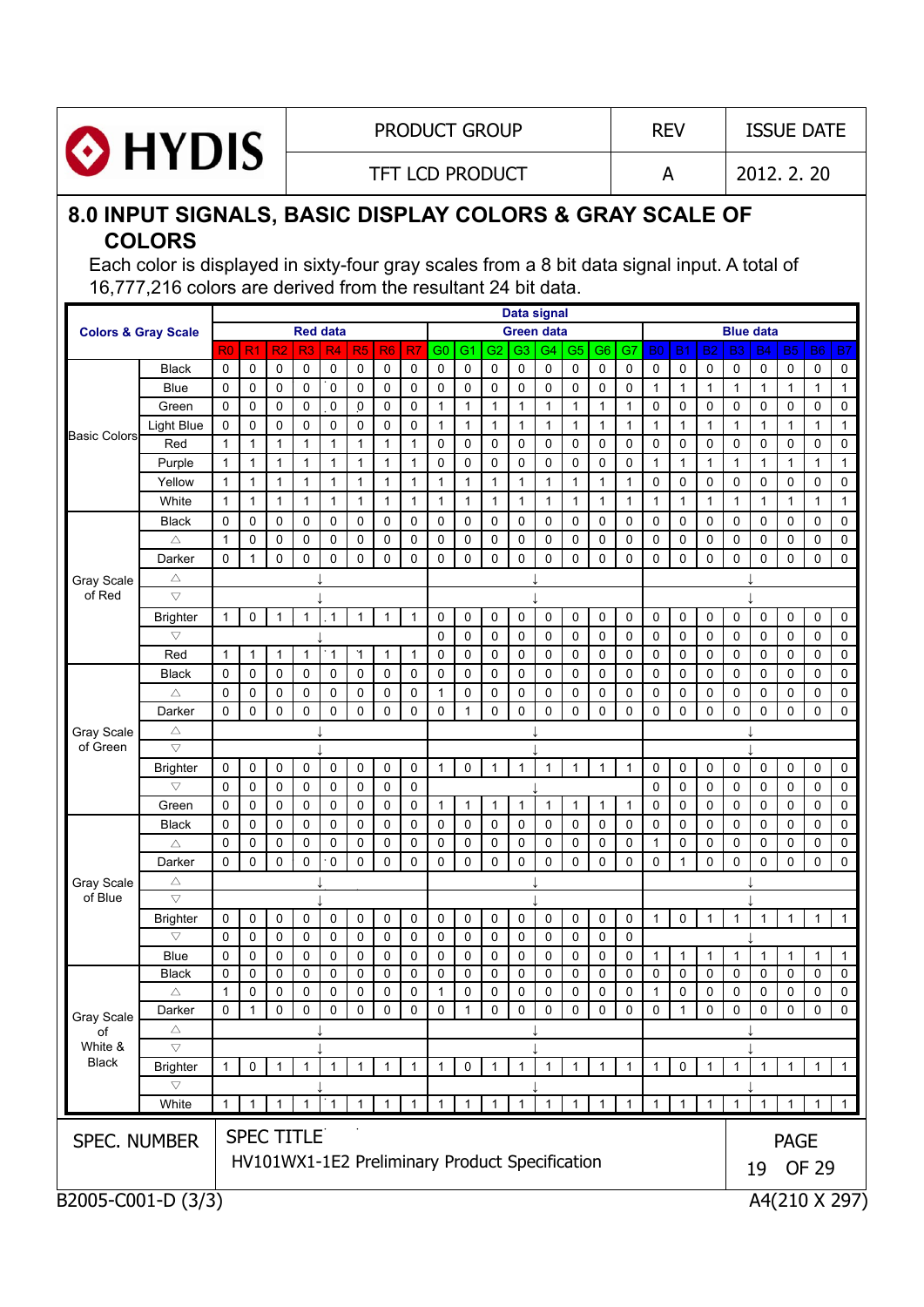|                                                                                                                          | <b>PRODUCT GROUP</b>                                                                                                                                                                                                                                                                                                                             |      |                | <b>REV</b>               |                          | <b>ISSUE DATE</b> |  |  |
|--------------------------------------------------------------------------------------------------------------------------|--------------------------------------------------------------------------------------------------------------------------------------------------------------------------------------------------------------------------------------------------------------------------------------------------------------------------------------------------|------|----------------|--------------------------|--------------------------|-------------------|--|--|
| > HYDIS                                                                                                                  | <b>TFT LCD PRODUCT</b><br>A                                                                                                                                                                                                                                                                                                                      |      |                |                          |                          |                   |  |  |
| <b>9.0 SEQUENCE</b><br>be as shown in below                                                                              | To prevent a latch-up or DC operation of the LCD module, the power on/off sequence shall                                                                                                                                                                                                                                                         |      |                |                          |                          |                   |  |  |
| 90%<br>90%<br>Power supply for Logic<br>VDD<br>10%<br>10%<br>0V<br>T 7<br>T <sub>2</sub><br>T1                           |                                                                                                                                                                                                                                                                                                                                                  |      |                |                          |                          |                   |  |  |
| 90%<br>90%<br>Interface Signal,<br>Valid Data<br>Vi<br>10%<br>10%<br>(LVDS Signal of Transmitter)-<br>0V<br>T4.<br>BL On |                                                                                                                                                                                                                                                                                                                                                  |      |                |                          |                          |                   |  |  |
| LED_EN                                                                                                                   | OFF<br>OFF                                                                                                                                                                                                                                                                                                                                       |      |                |                          |                          |                   |  |  |
| .<br>T9<br><b>T10</b><br><b>PWM</b>                                                                                      |                                                                                                                                                                                                                                                                                                                                                  |      |                |                          |                          |                   |  |  |
| Power supply for BL<br><b>VBL</b>                                                                                        | T <sub>8</sub>                                                                                                                                                                                                                                                                                                                                   |      | T11            |                          |                          |                   |  |  |
|                                                                                                                          | <b>ITEMS</b>                                                                                                                                                                                                                                                                                                                                     | Unit | Min.           | <u>Тур.</u>              | Max.                     |                   |  |  |
|                                                                                                                          | T <sub>1</sub>                                                                                                                                                                                                                                                                                                                                   | ms   | 0.5            | $\overline{\phantom{a}}$ | 10                       |                   |  |  |
|                                                                                                                          | T <sub>2</sub>                                                                                                                                                                                                                                                                                                                                   | ms   | $\mathbf 0$    | $\blacksquare$           | 50                       |                   |  |  |
|                                                                                                                          | T <sub>3</sub>                                                                                                                                                                                                                                                                                                                                   | ms   | 200            | $\blacksquare$           | $\overline{\phantom{0}}$ |                   |  |  |
|                                                                                                                          | T4                                                                                                                                                                                                                                                                                                                                               | ms   | 0              |                          |                          |                   |  |  |
|                                                                                                                          | T <sub>5</sub>                                                                                                                                                                                                                                                                                                                                   | ms   | $\overline{0}$ |                          |                          |                   |  |  |
|                                                                                                                          |                                                                                                                                                                                                                                                                                                                                                  |      |                |                          |                          |                   |  |  |
|                                                                                                                          | T6                                                                                                                                                                                                                                                                                                                                               | ms   | 0              |                          | 10                       |                   |  |  |
|                                                                                                                          | T <sub>7</sub>                                                                                                                                                                                                                                                                                                                                   | ms   | 150            |                          |                          |                   |  |  |
|                                                                                                                          | T8 (Only Internal controller)                                                                                                                                                                                                                                                                                                                    | ms   | 0              |                          |                          |                   |  |  |
|                                                                                                                          | T9 (Only Internal controller)                                                                                                                                                                                                                                                                                                                    | ms   | 0              |                          |                          |                   |  |  |
|                                                                                                                          | T10 (Only Internal controller)                                                                                                                                                                                                                                                                                                                   | ms   | 0              |                          |                          |                   |  |  |
| high impedance.                                                                                                          | T11 (Only Internal controller)<br>Notes : 1. When the power supply VDD is 0V, Keep the level of input signals on the low or keep<br>2. Do not keep the interface signal high impedance when power is on.<br>3. Back Light must be turn on after power for logic and interface signal are valid.<br>4. VDD and VBL circuit should be independent. | ms   | $\overline{0}$ |                          |                          |                   |  |  |

 $\frac{1}{\text{B2005-C001-D} (3/3)}$ 

 $A4(210 \times 297)$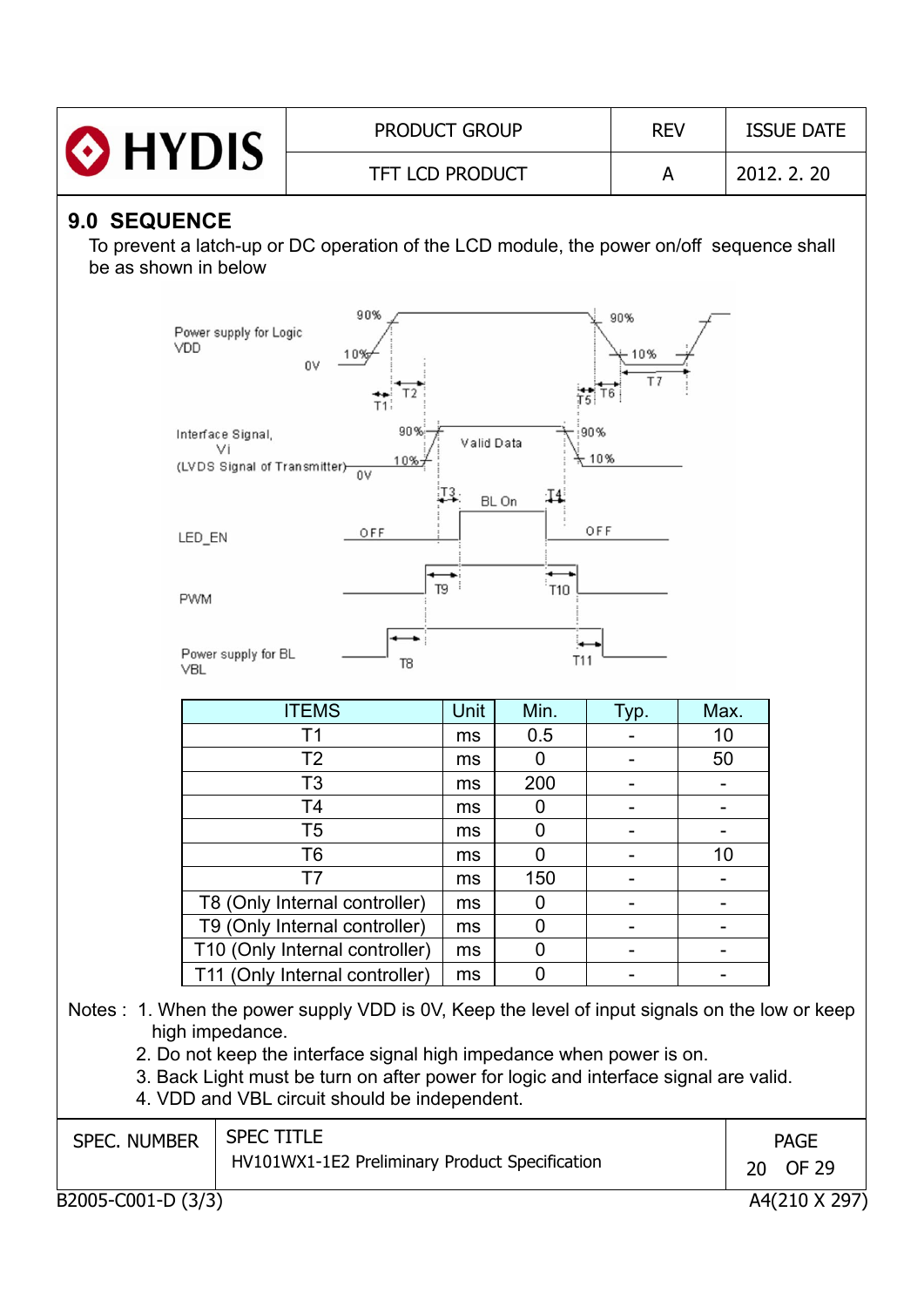| <b>O</b> HYDIS | <b>PRODUCT GROUP</b>   | <b>REV</b> | <b>ISSUE DATE</b> |
|----------------|------------------------|------------|-------------------|
|                | <b>TFT LCD PRODUCT</b> |            | 2012, 2, 20       |

## **10.0 MECHANICAL CHARACTERISTICS**

**10.1 Dimensional Requirements**

Figure 6 & 7 (located in 11.0) shows mechanical outlines for the model

| <b>Parameter</b>   | <b>Specification</b>                                      | <b>Unit</b> |
|--------------------|-----------------------------------------------------------|-------------|
| <b>Active Area</b> | 216.96(H) X 135.60(V)                                     | mm          |
| Number of pixels   | $1280(H)$ X 800(V) (1 pixel = R + G + B dots)             |             |
| Pixel pitch        | $0.1695(H)$ X 0.1695(V)                                   |             |
| Pixel arrangement  | <b>RGB Vertical stripe</b>                                |             |
| Display colors     | 16,777,216                                                |             |
| Display mode       | <b>Normally Black</b>                                     |             |
| Outline dimension  | 228.21±0.3(H) $\times$ 148.86±0.3(V) $\times$ 2.39±0.3(D) | mm          |
| Weight             | 130(Typ.)                                                 | g           |
| Back-light         | SMD LED (40EA) Array                                      |             |

#### **10.2 Polarizer**

The surface of the LCD has an AG22% polarizer.

#### **10.3 Light Leakage**

There shall not be visible light from the back-lighting system around the edges of the screen as seen from a distance 50cm from the screen with an overhead light level of 150lux. The manufacture shall furnish limit samples of the panel showing the light leakage acceptable.

| <b>SPEC. NUMBER</b> | <b>SPEC TITLE</b><br>HV101WX1-1E2 Preliminary Product Specification | 21 | <b>PAGE</b><br>OF 29 |
|---------------------|---------------------------------------------------------------------|----|----------------------|
| B2005-C001-D (3/3)  |                                                                     |    | A4(210 X 297)        |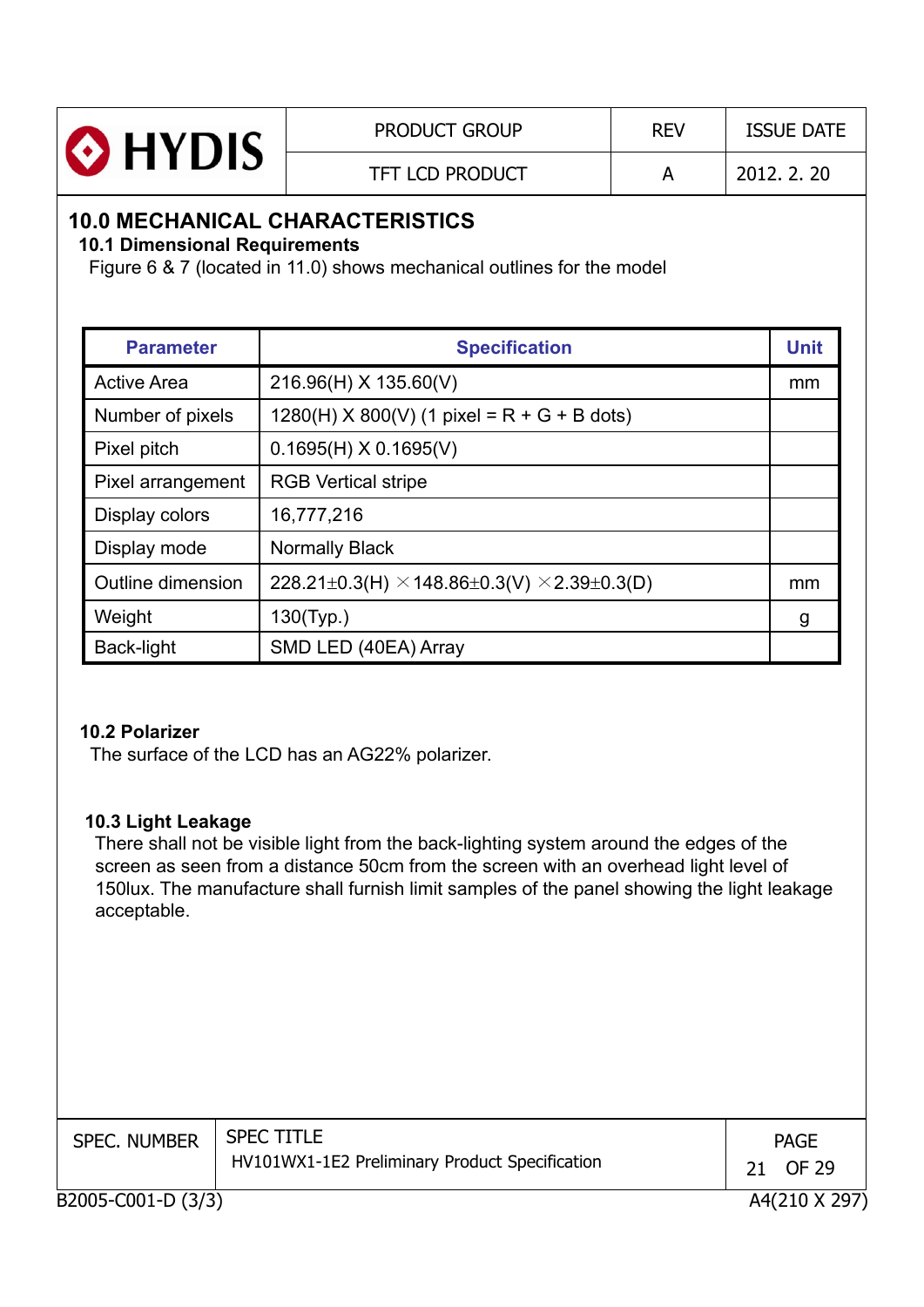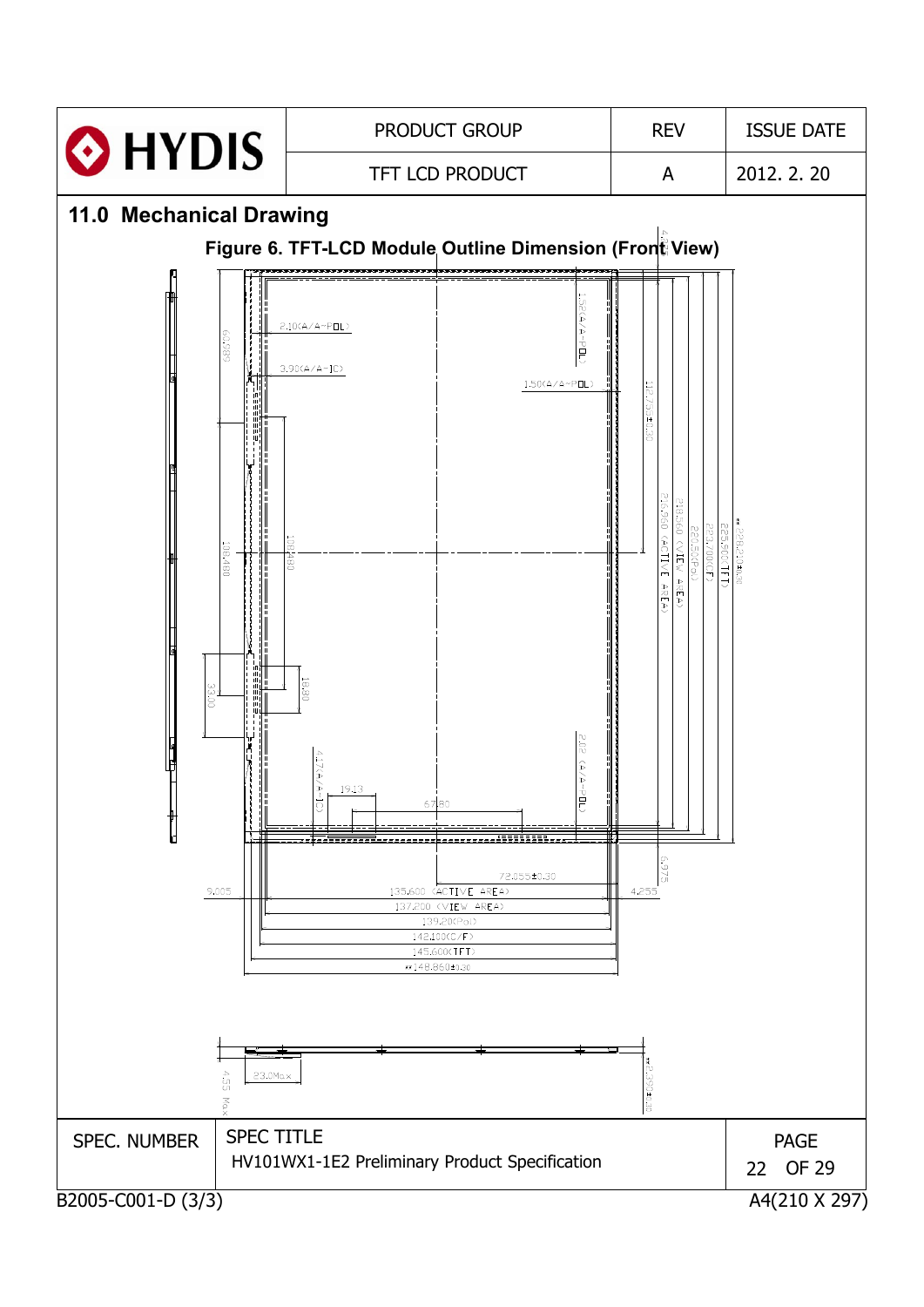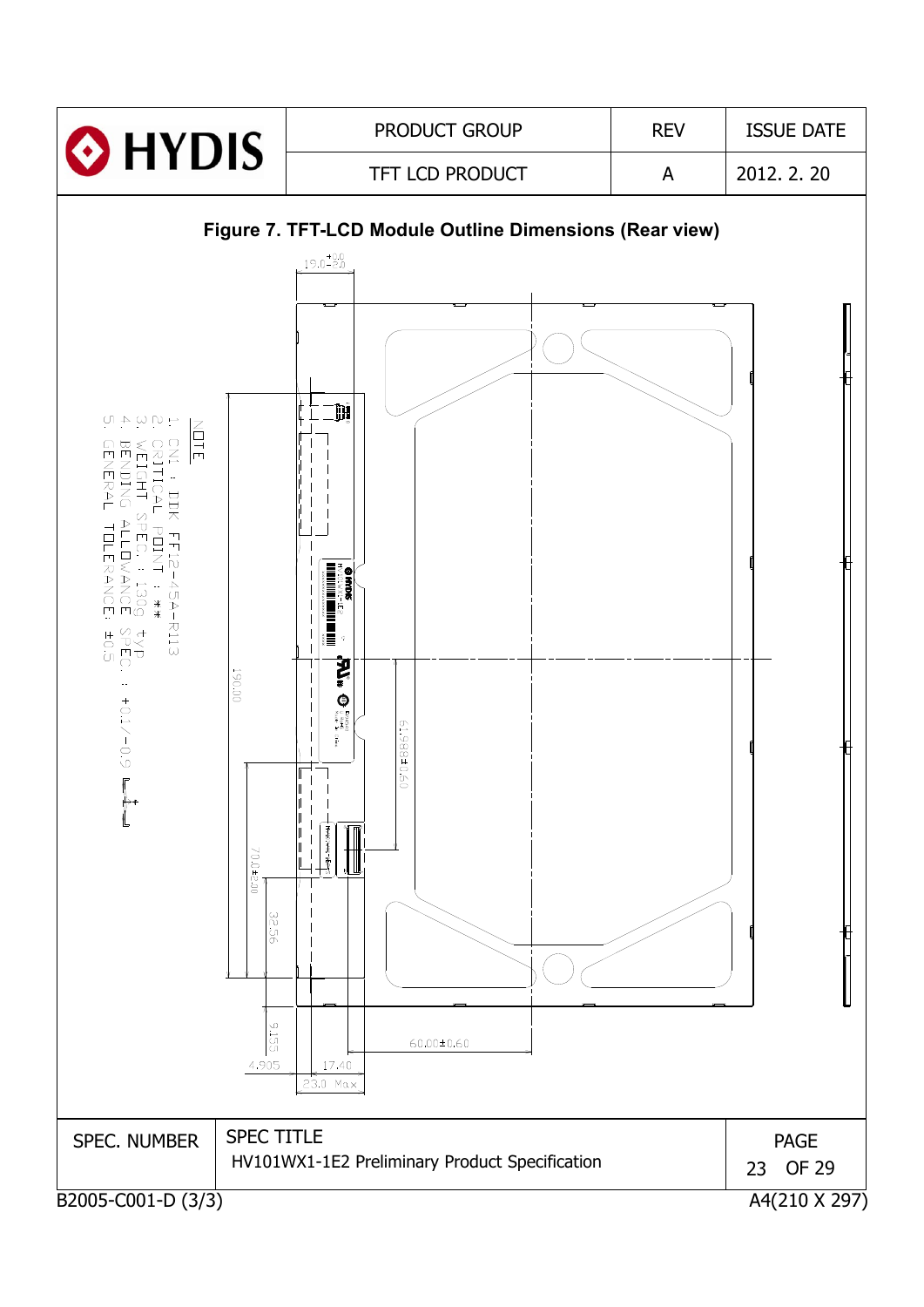|                | <b>PRODUCT GROUP</b>   | <b>REV</b> | <b>ISSUE DATE</b> |
|----------------|------------------------|------------|-------------------|
| <b>O</b> HYDIS | <b>TFT LCD PRODUCT</b> |            | 2012, 2, 20       |

# **12.0 RELIABILITY TEST**

The Reliability test items and its conditions are shown in below.

| <b>No</b>      | <b>Test Item</b>                                   | <b>Conditions</b>                                                                                      |
|----------------|----------------------------------------------------|--------------------------------------------------------------------------------------------------------|
| 1              | High temperature storage test                      | Ta = $60 °C$ , 240 hrs                                                                                 |
| $\overline{2}$ | Low temperature storage test                       | Ta = $-20$ °C, 240 hrs                                                                                 |
| 3              | High temperature operation test                    | Ta = $50 °C$ , 240 hrs                                                                                 |
| 4              | High temperature & high humidity<br>operation test | Ta = 50 $\degree$ C, 80%RH, 240hrs                                                                     |
| 5              | Low temperature operation test                     | Ta = $0 °C$ , 240 hrs                                                                                  |
| 6              | <b>Thermal shock</b>                               | Ta = -20 °C $\leftrightarrow$ 60 °C (30 min), 100 cycle                                                |
| 7              | <b>Vibration test</b><br>(non-operating)           | Frequency: 10~500Hz<br>Gravity/AMP: 1.5G<br>Period: X, Y, Z 30min                                      |
| 8              | Shock test<br>(non-operating)                      | Gravity: 220G<br>Pulse width: 2ms, half sine wave<br>$\pm$ X, $\pm$ Y, $\pm$ Z Once for each direction |
| 9              | Electro-static discharge test<br>(non-operating)   | Air: 150pF, 330ohm, 15KV<br>Contact: 150pF, 330ohm, 8KV                                                |

# **13.0 HANDLING & CAUTIONS**

#### **13.1 Cautions when taking out the module**

• Pick the pouch only, when taking out module from a shipping package.

#### **13.2 Cautions for handling the module**

- As the electrostatic discharges may break the LCD module, handle the LCD module with care. Peel a protection sheet off from the LCD panel surface as slowly as possible.
- As the LCD panel and back light element are made from fragile glass (epoxy) material, impulse and pressure to the LCD module should be avoided.
- As the surface of the polarizer is very soft and easily scratched, use a soft dry cloth without chemicals for cleaning.
- Do not pull the interface connector in or out while the LCD module is operating.
- Put the module display side down on a flat horizontal plane.
- Handle connectors and cables with care.

| <b>SPEC. NUMBER</b> | <b>SPEC TITLE</b><br>HV101WX1-1E2 Preliminary Product Specification | <b>PAGE</b><br>24 OF 29 |
|---------------------|---------------------------------------------------------------------|-------------------------|
| B2005-C001-D (3/3)  |                                                                     | A4(210 X 297)           |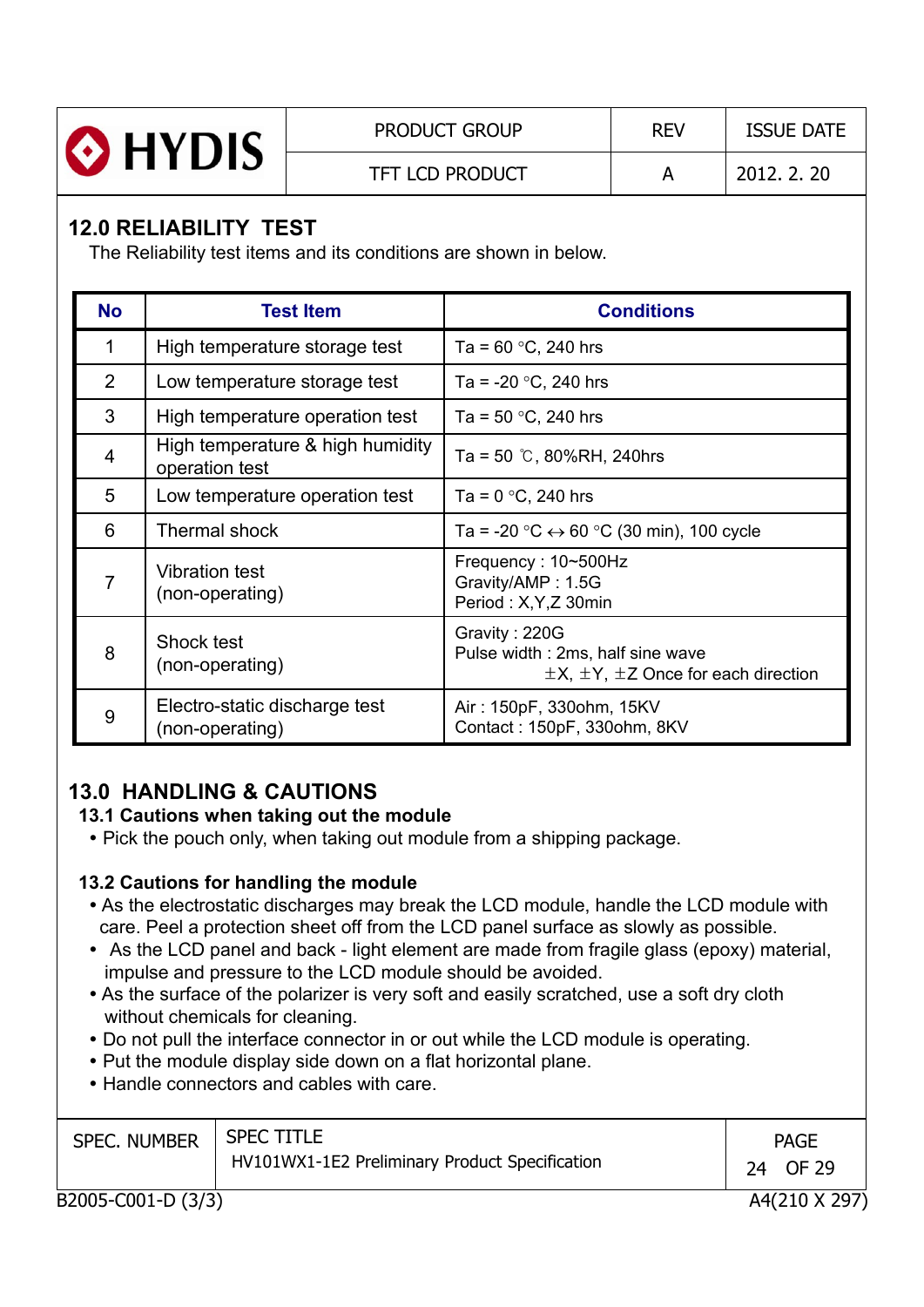| <b>O</b> HYDIS | <b>PRODUCT GROUP</b>   | <b>REV</b> | <b>ISSUE DATE</b> |
|----------------|------------------------|------------|-------------------|
|                | <b>TFT LCD PRODUCT</b> |            | 2012, 2, 20       |

#### **13.3 Cautions for the operation**

- When the module is operating, do not lose MCLK, DE signals. If any one of these signals were lost, the LCD panel would be damaged.
- Obey the supply voltage sequence. If wrong sequence is applied, the module would be damaged.

#### **13.4 Cautions for the atmosphere**

- Dew drop atmosphere should be avoided.
- Do not store and/or operate the LCD module in a high temperature and/or humidity atmosphere. Storage in an electro-conductive polymer packing pouch and under relatively low temperature atmosphere is recommended.

#### **13.5 Cautions for the module characteristics**

- Do not apply fixed pattern data signal to the LCD module at product aging.
- Applying fixed pattern for a long time may cause image sticking.

#### **13.6 Cautions for the digitizer assembly**

- When assembling FPC connector, do not flip connector past 90° due to possible damage to connector.
- When positioning digitizer underneath driver IC, do not lift driver IC past 90° due to possible damage to drive IC pattern.
- Please be warned that during assembly of digitizer, the opening or closing of FPC will result in possible electrostatic discharge damage to the LED

#### **13.7 Other cautions**

- Do not re-adiust variable resistor or switch etc.
- When returning the module for repair or etc., Please pack the module not to be broken. We recommend to use the original shipping packages.

| <b>SPEC. NUMBER</b> | <b>SPEC TITLE</b>                              |    | <b>PAGE</b>   |
|---------------------|------------------------------------------------|----|---------------|
|                     | HV101WX1-1E2 Preliminary Product Specification | 25 | OF 29         |
| B2005-C001-D (3/3)  |                                                |    | A4(210 X 297) |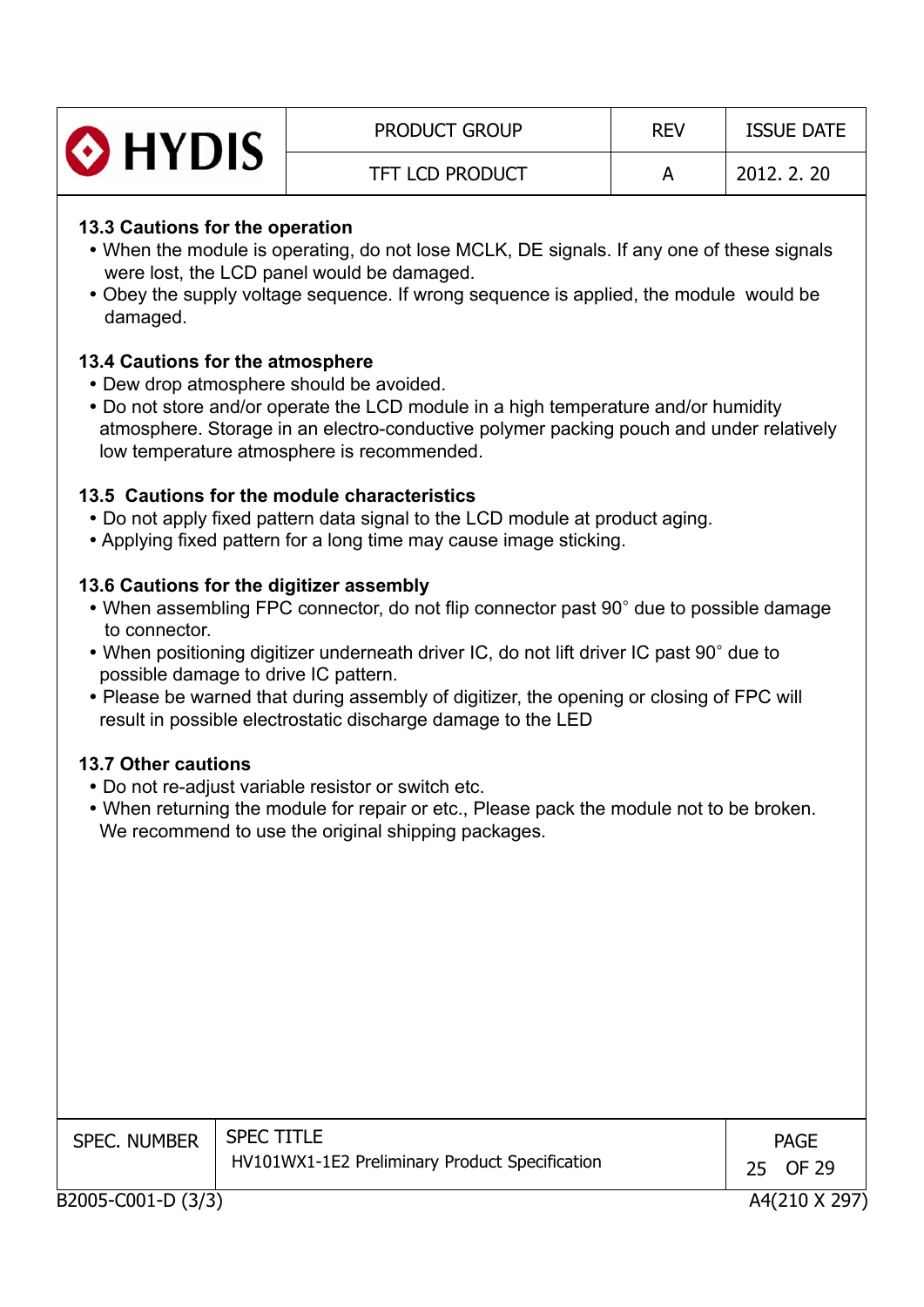|                                    | PRODUCT GROUP                                                | <b>REV</b> | <b>ISSUE DATE</b>                           |
|------------------------------------|--------------------------------------------------------------|------------|---------------------------------------------|
| HYDIS <sup>®</sup>                 | TFT LCD PRODUCT                                              | A          | 2012. 2. 20                                 |
| 14.0 LABELS<br>14.1 Product Label  |                                                              |            |                                             |
|                                    | <b>TBD</b>                                                   |            |                                             |
|                                    |                                                              |            |                                             |
|                                    |                                                              |            |                                             |
|                                    |                                                              |            |                                             |
| SPEC. NUMBER<br>B2005-C001-D (3/3) | SPEC TITLE<br>HV101WX1-1E2 Preliminary Product Specification |            | <b>PAGE</b><br>OF 29<br>26<br>A4(210 X 297) |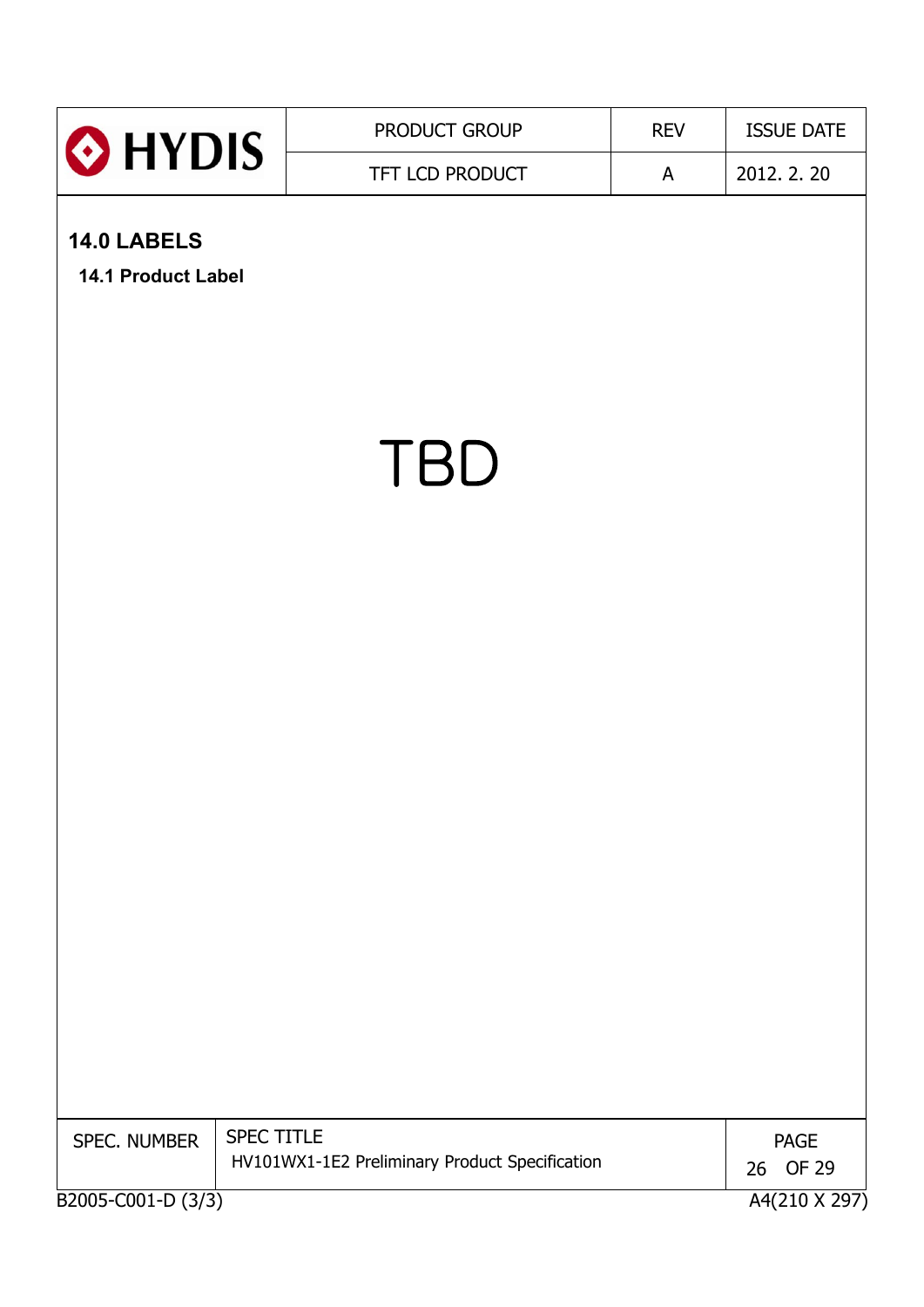| HYDIS <sup>®</sup>                 | PRODUCT GROUP                                                       | <b>REV</b> | <b>ISSUE DATE</b>                                  |
|------------------------------------|---------------------------------------------------------------------|------------|----------------------------------------------------|
|                                    | TFT LCD PRODUCT                                                     | A          | 2012. 2. 20                                        |
| 14.2 Box Packing Label             |                                                                     |            |                                                    |
|                                    | <b>TBD</b>                                                          |            |                                                    |
| 14.3 Pallet Packing Label          |                                                                     |            |                                                    |
|                                    | <b>TBD</b>                                                          |            |                                                    |
| SPEC. NUMBER<br>B2005-C001-D (3/3) | <b>SPEC TITLE</b><br>HV101WX1-1E2 Preliminary Product Specification |            | <b>PAGE</b><br><b>OF 29</b><br>27<br>A4(210 X 297) |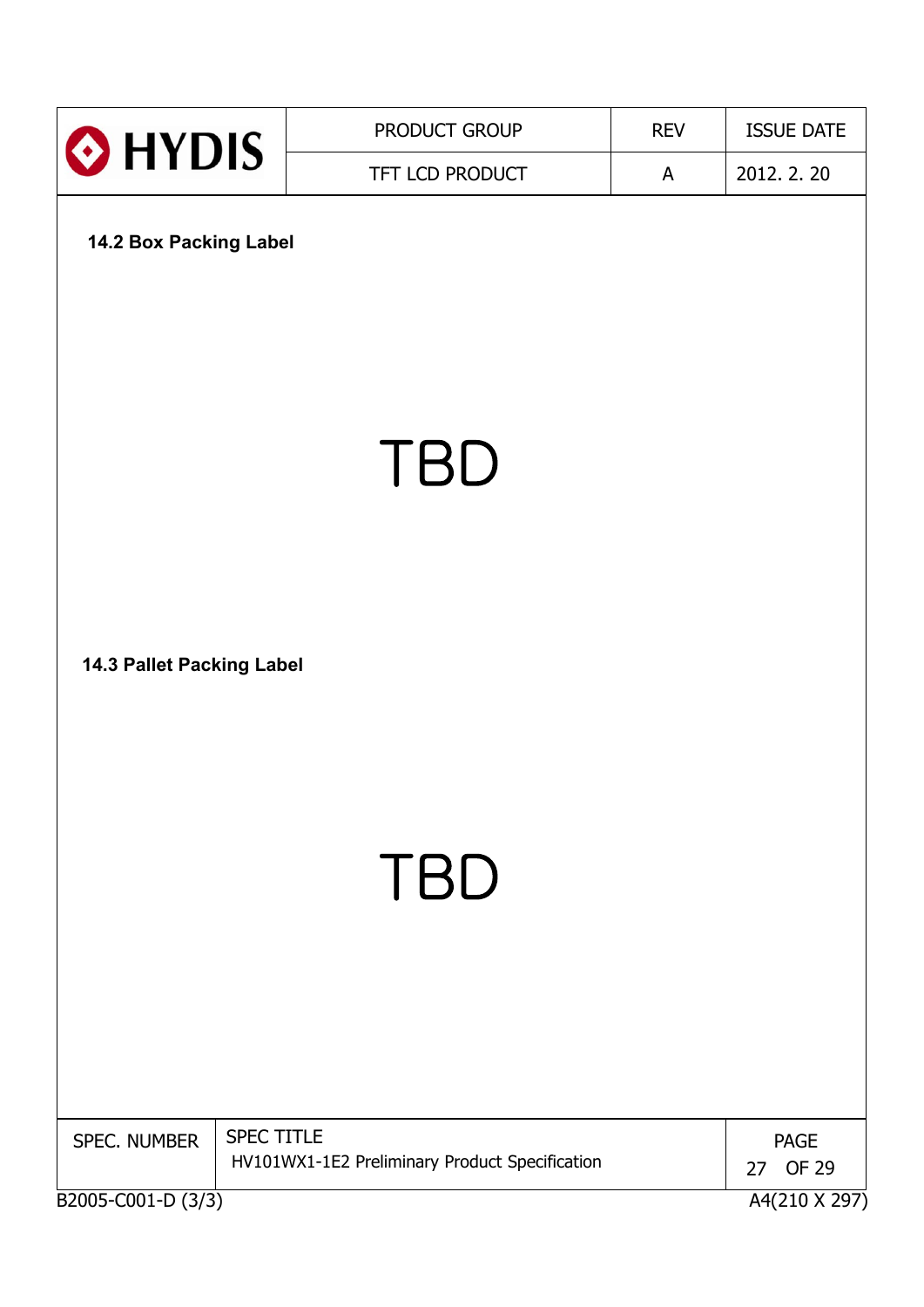|                                                     | PRODUCT GROUP                                                | <b>REV</b> | <b>ISSUE DATE</b>          |
|-----------------------------------------------------|--------------------------------------------------------------|------------|----------------------------|
| HYDIS <sup>®</sup>                                  | TFT LCD PRODUCT                                              | A          | 2012. 2. 20                |
| <b>15.0 PACKING INFORMATION</b><br>15.1 Box Packing |                                                              |            |                            |
|                                                     | <b>TBD</b>                                                   |            |                            |
|                                                     |                                                              |            |                            |
|                                                     |                                                              |            |                            |
|                                                     |                                                              |            |                            |
| SPEC. NUMBER                                        | SPEC TITLE<br>HV101WX1-1E2 Preliminary Product Specification |            | <b>PAGE</b><br>OF 29<br>28 |
| B2005-C001-D (3/3)                                  |                                                              |            | A4(210 X 297)              |